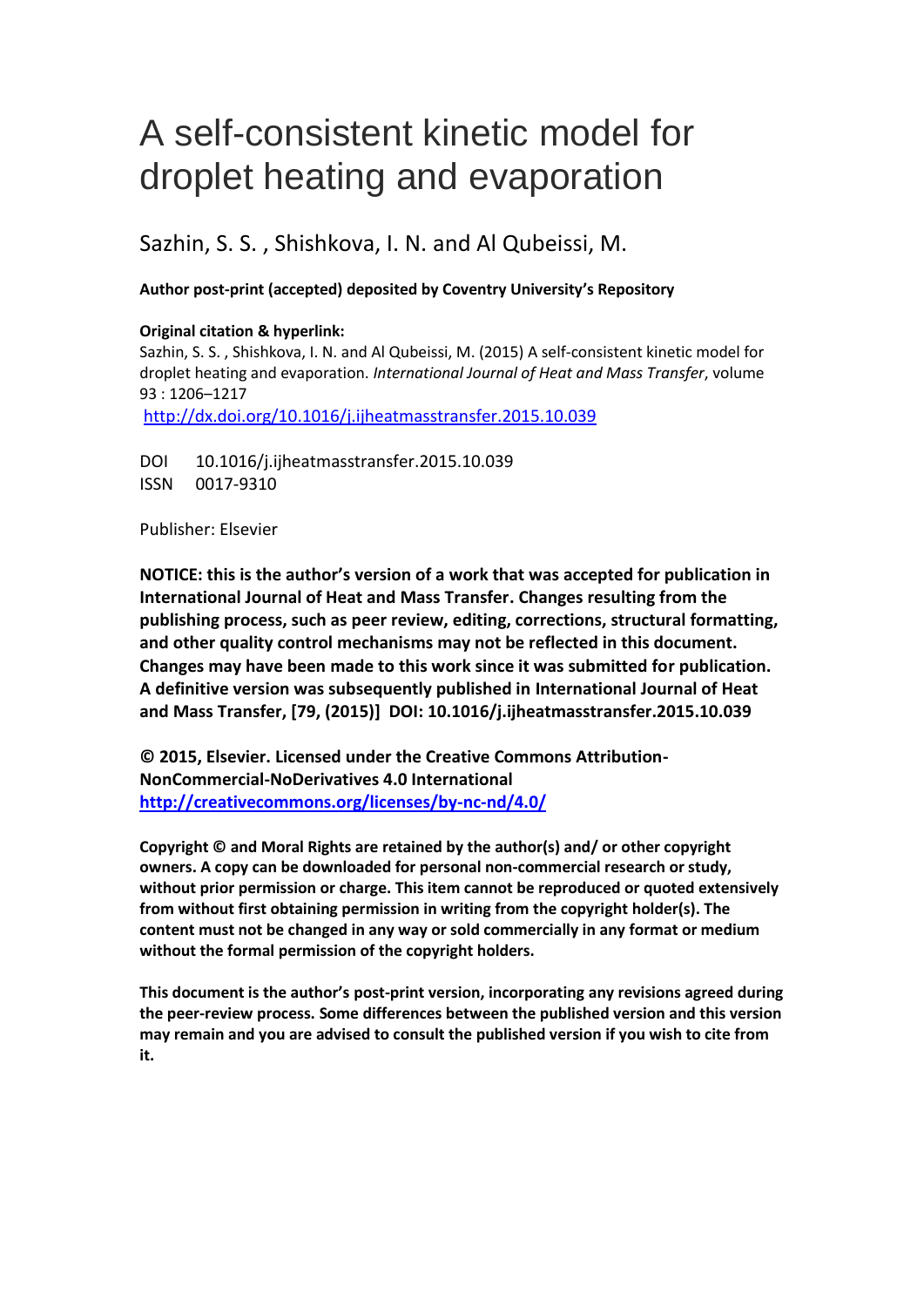## A self-consistent kinetic model for droplet heating and evaporation

S.S. Sazhin<sup>1</sup>\*, I.N. Shishkova<sup>2,1</sup>, M. Al Qubeissi<sup>1,3</sup>

 $1$  Sir Harry Ricardo Laboratories, Centre for Automotive Engineering, School of Computing, Engineering and Mathematics, University of Brighton, Brighton, BN2 4GJ, UK

<sup>2</sup>Low Temperature Department, Moscow Power Engineering Institute, Krasnokazarmennaya 14, Moscow 111250, Russia

<sup>3</sup> Present address: School of Mechanical, Aerospace and Automotive Engineering, Coventry University, Coventry CV1 2JH, UK

#### Abstract

A new kinetic model for heating and evaporation of Diesel fuel droplets is suggested. The model is based on the introduction of the kinetic region in the immediate vicinity of the heated and evaporating droplets, where the dynamics of molecules are described in terms of the Boltzmann equations for vapour components and air, and the hydrodynamic region. The effects of finite thermal conductivity and species diffusivity inside the droplets and inelastic collisions in the kinetic region are taken into account. Diesel fuel is approximated by n-dodecane or a mixture of 80% n-dodecane and 20% p-dipropylbenzene. In both cases, the evaporation coefficient is assumed equal to 1. The values of temperature and vapour density at the outer boundary of the kinetic region are inferred from the requirement that both heat flux and mass flux of vapour (or vapour components) in the kinetic and hydrodynamic regions in the vicinity of the interface between these regions should be equal. Initially, the heat and mass fluxes in the hydrodynamic region are calculated based on the values of temperature and vapour density at the surface of the droplet. Then the values of temperature and vapour density at the outer boundary of the kinetic region, obtained following the above-mentioned procedure, are used to calculate the corrected values of hydrodynamic heat and mass fluxes. The latter in their turn lead to new corrected values of temperature and vapour density at the outer boundary of the kinetic region etc. It is shown that this process quickly converges for the cases analysed in the paper, and it leads to self-consistent values for both heat and mass fluxes. The model is applied to the analysis of heating and evaporation of Diesel fuel droplets with initial radii and temperature equal to 5  $\mu$ m and 300 K, immersed into gas with temperatures in the range 800-1200 K and pressure equal to 30 bar. It is shown that in all cases the kinetic effects lead to a decrease in droplet surface temperature and an increase in the evaporation time. The kinetic effects on the droplet evaporation time are shown to increase with increasing gas temperatures.

Keywords: Boltzmann equation, Diesel fuel droplet, n-dodecane, p-dipropylbenzene, heat/mass transfer, kinetic effects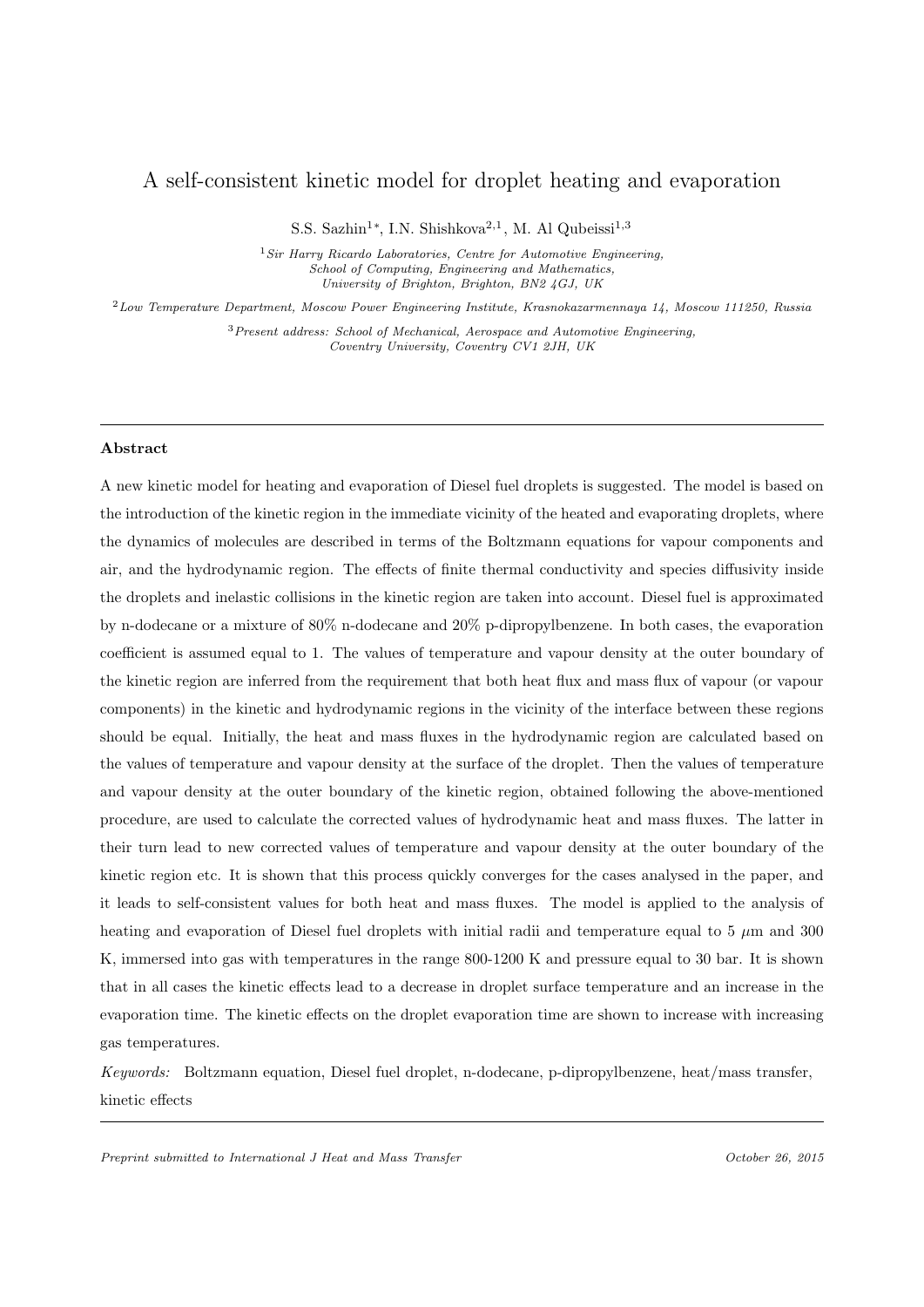### Nomenclature

| $B_M$            | Spalding mass transfer number           |
|------------------|-----------------------------------------|
| $B_T$            | Spalding heat transfer number           |
| $\overline{c}$   | specific heat capacity                  |
| $\overline{D}$   | binary diffusion coefficient            |
| E                | relative error defined by Equation (13) |
| $\overline{F}$   | parameter defined by Equation (9)       |
| $h_{\cdot}$      | convection heat transfer coefficient    |
| $\dot{j}$        | mass flux                               |
| $\boldsymbol{k}$ | thermal conductivity                    |
| L                | latent heat of evaporation              |
| Le               | Lewis number                            |
| $\,m$            | mass                                    |
| Nu               | Nusselt number                          |
| $\boldsymbol{p}$ | pressure                                |
| Pr               | Prandtl number                          |
| $\overline{q}$   | heat flux                               |
| $Q_L$            | power spent on droplet heating          |
| Re               | Reynolds number                         |
| $R_{v}$          | gas constant referring to n-dodecane    |
| $R_d$            | droplet radius                          |
| $_{\rm Sc}$      | Schmidt number                          |
| Sh               | Sherwood number                         |
| T                | temperature                             |
| Y                | mass fraction                           |

## Greek symbols

| $\alpha_{\rho}, \alpha_{T}$ | $\rho_{Rd}/\rho_s$ , $T_{Rd}/T_s$      |
|-----------------------------|----------------------------------------|
| $\delta_{Rd}$               | thickness of the kinetic region        |
| $\epsilon_i$                | evaporation rate of individual species |
| $\rho$                      | density                                |
| $\varphi$                   | parameter defined by Equation (8)      |

<sup>∗</sup>Corresponding author: e-mail S.Sazhin@brighton.ac.uk. For data access see http://dx.doi.org/10.17033/DATA.00000009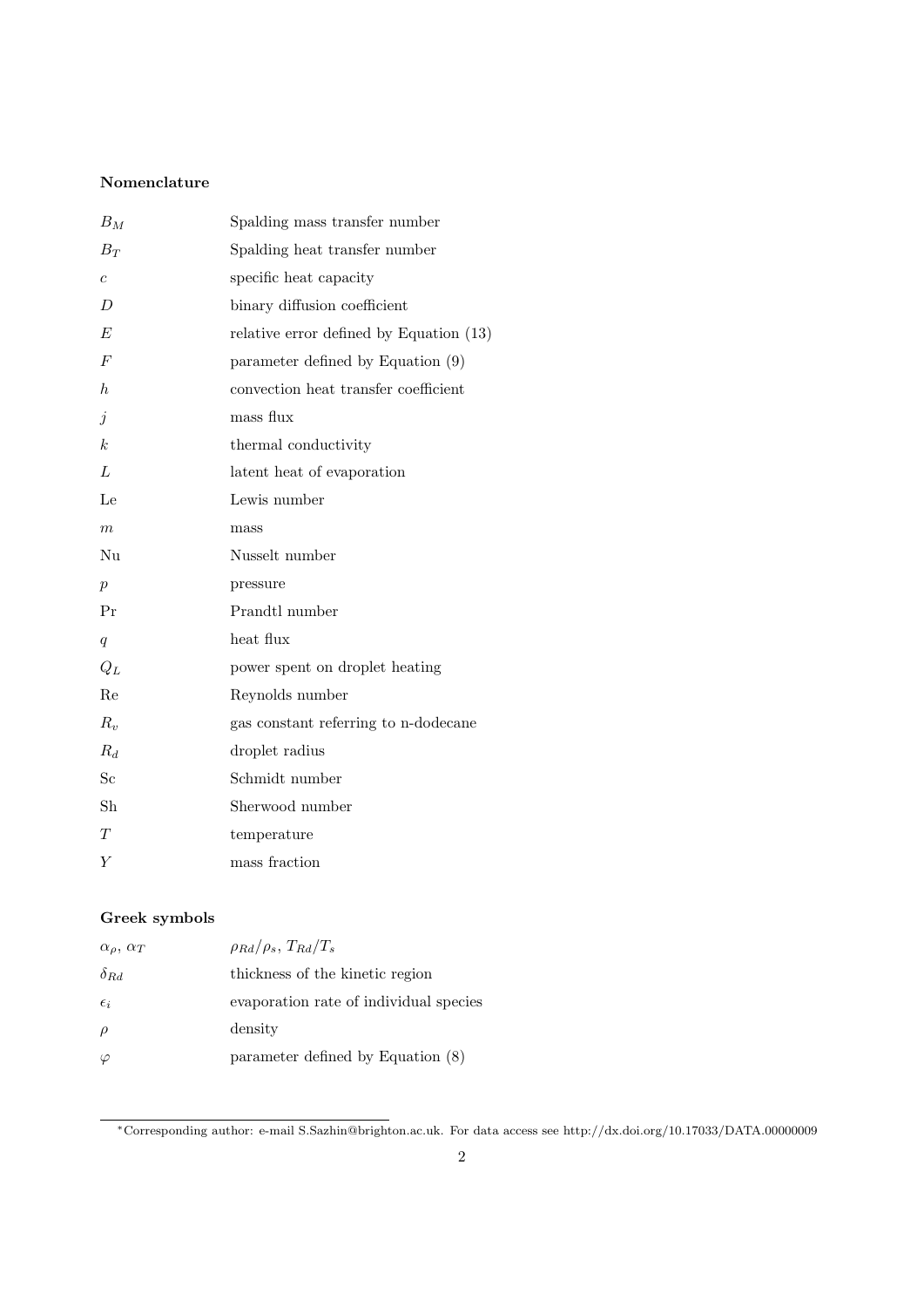#### Subscripts

| $\boldsymbol{a}$ | air                                    |
|------------------|----------------------------------------|
| cr               | critical                               |
| d                | droplet                                |
| $\epsilon$       | evaporation                            |
| $\mathrm{eff}$   | effective                              |
| $\mathfrak{g}$   | gas                                    |
| $\boldsymbol{h}$ | hydrodynamic                           |
| $\dot{i}$        | components                             |
| $\boldsymbol{k}$ | kinetic                                |
| mix              | mixture                                |
| $\boldsymbol{n}$ | n-dodecane                             |
| $\boldsymbol{p}$ | constant pressure or p-dipropylbenzene |
| $\boldsymbol{r}$ | reference                              |
| Rd               | outer boundary of the kinetic region   |
| $\boldsymbol{s}$ | surface                                |
| $\boldsymbol{v}$ | fuel vapour                            |
|                  |                                        |
| $\theta$         | initial                                |

#### Superscripts

|     | components |
|-----|------------|
| sat | saturated  |
|     | normalised |

#### 1 1. Introduction

 In most engineering applications, including automotive ones, the modelling of droplet heating and evap- oration processes has been based on the hydrodynamic approximation, when vapour at the droplet surface is assumed to be saturated and the problem of droplet evaporation reduces to the problem of diffusion of vapour from the droplet surface to the ambient gas [1]. At the same time, the limitations of this approx-imation, even in the case when these processes take place at high pressures, have been well known since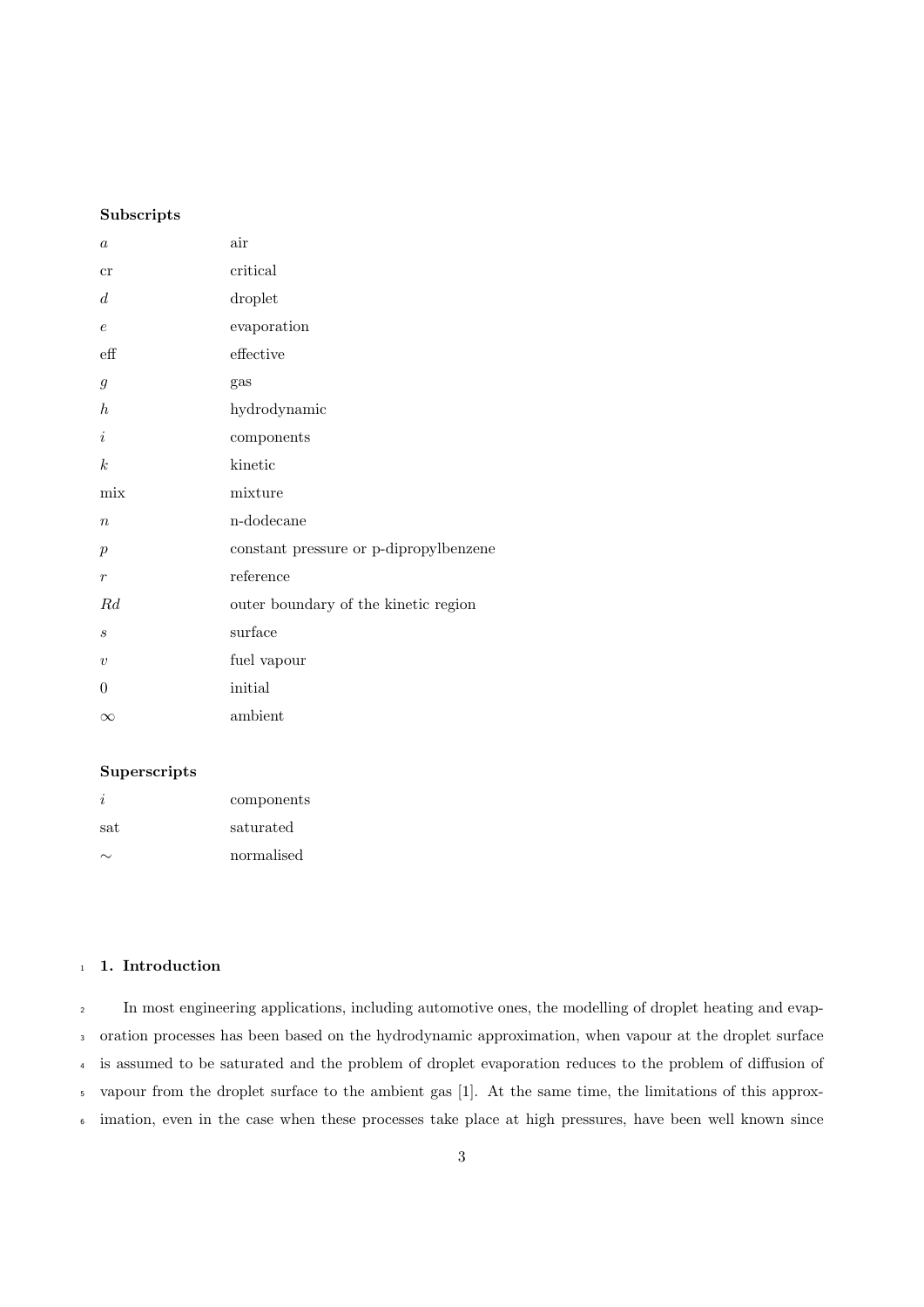the pioneering papers published more than 100 years ago (see the references in [2]). In a number of stud-<sup>8</sup> ies, including [3]-[8], the evaporation of n-dodecane  $C_{12}H_{26}$  (an approximation for Diesel fuel) was studied and a new model combining the kinetic and hydrodynamic approaches was developed. In the immediate vicinity of droplet surfaces (up to about one hundred molecular mean free paths), the vapour and ambient gas dynamics were studied based on the Boltzmann equations for vapour and air (kinetic region), while at larger distances the analysis was based on the hydrodynamic equations (hydrodynamic region). Mass, momentum and energy fluxes were conserved at the interface between these regions. In [9, 10] this approach was generalised to take into account the contribution of two components in liquid and vapour. Using this method, Diesel fuel was approximated as a mixture of n-dodecane (approximating alkanes in Diesel fuel) and p-dipropylbenzene (approximating aromatics in Diesel fuel). The modelling took into account the con- tributions of three components in the kinetic region (two components approximating Diesel fuel, and air approximated by nitrogen).

 In all of the above-mentioned kinetic models it was assumed that the distribution function of evaporated molecules is Maxwellian and vapour pressure at the droplet surface is saturated (mono-component droplets) and obeys Raoult's law (bi-component droplets). The mass flux of evaporated molecules was controlled by the evaporation coefficient, which is the ratio of the actual mass flux of molecules leaving the droplet surface and the maximal possible one. In the earliest publication [3] this coefficient was assumed to be equal to 0.04 and 0.5 (minimal and average values of this coefficient for water). Later, it was assumed equal to 1, except in [8]. In the analysis presented in [8] the values of this coefficient inferred from molecular dynamic simulations of the evaporation of n-dodecane [11] were used. The analysis presented in [11] was based on the so called Force Field (FF) approximation, when quantum mechanics effects due to the contribution of electron shells were not taken into account. Later it was shown that quantum mechanics effects do not have 29 significant influence on the values of this coefficient  $[12, 13]$ . As shown in our previous papers (e.g.  $[8]$ ) the <sup>30</sup> effect of the evaporation coefficient on the droplet evaporation rate is relatively small. In our analysis this coefficient is assumed to be equal to 1.

 In all models described in [3]-[8] and [10] the boundary condition at the interface between the kinetic and hydrodynamic regions was inferred based on the requirement of the conservation of heat and mass <sup>34</sup> fluxes at this interface. The hydrodynamic heat and mass fluxes were calculated based on the simplifying assumptions that the temperature at the outer boundary of the kinetic region is equal to the droplet surface temperature and vapour pressure at this boundary is equal to the saturated vapour pressure at temperature <sup>37</sup> equal to the droplet surface temperature. The requirement of the conservation of heat and mass fluxes at this interface allowed the authors of the models described in [6]-[8] and [10] to find the corrected values of temperature and vapour density. The main problem with this approach is that the heat and mass fluxes in the hydrodynamic region, calculated based on these corrected values of temperature and vapour density, are not equal to the heat and mass fluxes in the hydrodynamic region used to find these corrected values,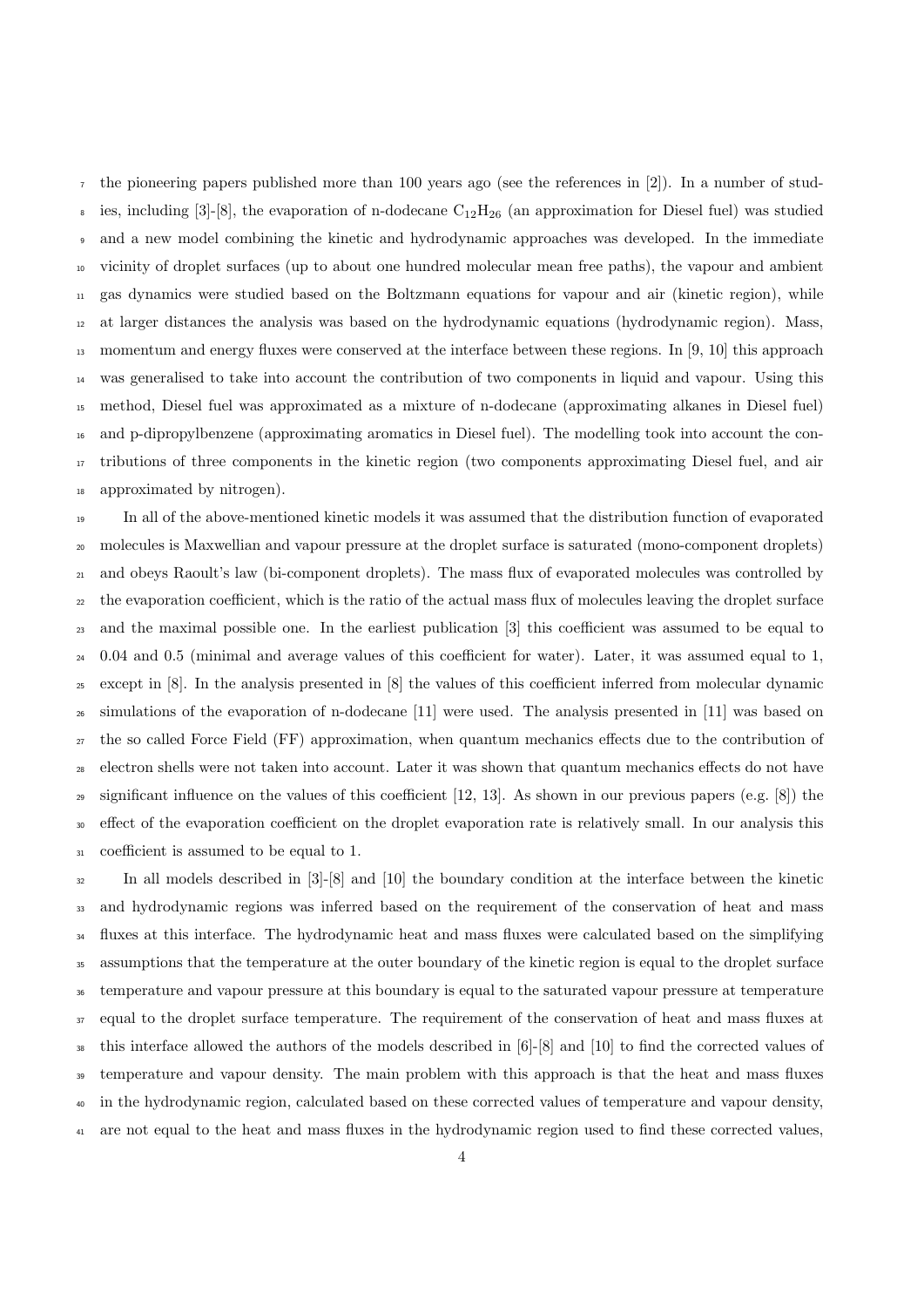<sup>42</sup> in the general case. The only feasible way to overcome this problem seems to be to perform iterations; that is, to use the corrected values of temperature and vapour density (or densities in the case of bi-component droplets) at the outer boundary of the kinetic region to calculate the corrected values of hydrodynamic heat and mass fluxes. The latter in their turn would lead to new corrected values of temperature and vapour density at the outer boundary of the kinetic region etc. If this process converges then we would expect to obtain self-consistent values for both heat and mass fluxes. The main objective of this paper is to present the results of the development of the new kinetic model, based on the above-mentioned iteration process, leading to the discovery of self-consistent heat and mass fluxes, and the application of this model to the analysis of droplet heating and evaporation in realistic Diesel engine-like conditions.

<sup>51</sup> The mathematical models, used in the analysis of the processes in the hydrodynamic and kinetic regions, are briefly summarised in Section 2. The iteration processes used in our analysis and the results of their application are described in Section 3 for conditions typical of Diesel engines in the cases where Diesel fuel is approximated by n-dodecane and a mixture of n-dodecane and p-dipropylbenzene. The results of applications of the new model to the analysis of Diesel fuel droplet heating and evaporation in typical Diesel engine-like conditions are presented in Section 4. The main results of the paper are summarised in Section 5.

#### 2. Mathematical models

 As in most of our previous papers (e.g. [10]), two regions above the surface of an evaporating fuel droplet, the kinetic and hydrodynamic regions, are considered. We take into account the fact that the thermal conductivity of the liquid phase is finite, and identify the third region as the liquid phase region. 62 All three regions are schematically shown in Fig. 1.  $T_s$  and  $\rho_{s(n,p)}$  refer to the surface temperature and vapour 63 density of n-dodecane (n) and p-dipropylbenzene (p) in the immediate vicinity of the droplet surface;  $T_{Rd}$  and  $\rho_{Rd(n,p)}$  refer to the same parameters but at the interface between the kinetic and the hydrodynamic regions. <sup>65</sup>  $\delta_{Rd}$  is the thickness of the kinetic region. As in [10], we take into account the diffusion of species in the liquid phase and the presence of up to 3 components in the kinetic region. The conventional hydrodynamic analysis is applied in the liquid and hydrodynamic regions, while vapour and air dynamics in the kinetic region are described by the Boltzmann equations.

 The mathematical models for all three regions, used in our analysis, are essentially the same as described  $\overline{p}$  in [14, 10]. In what follows the most essential features of these models are briefly summarised.

 $\pi$  As in [14, 10], the effects of finite thermal conductivity and species diffusivity in the liquid phase are taken into account based on the analytical solutions to the heat conduction and species diffusion equations inside droplets, assuming that all processes are spherically symmetric. Both solutions are generalised to the case of moving droplets using the effective thermal conductivity and effective diffusivity models. Raoult's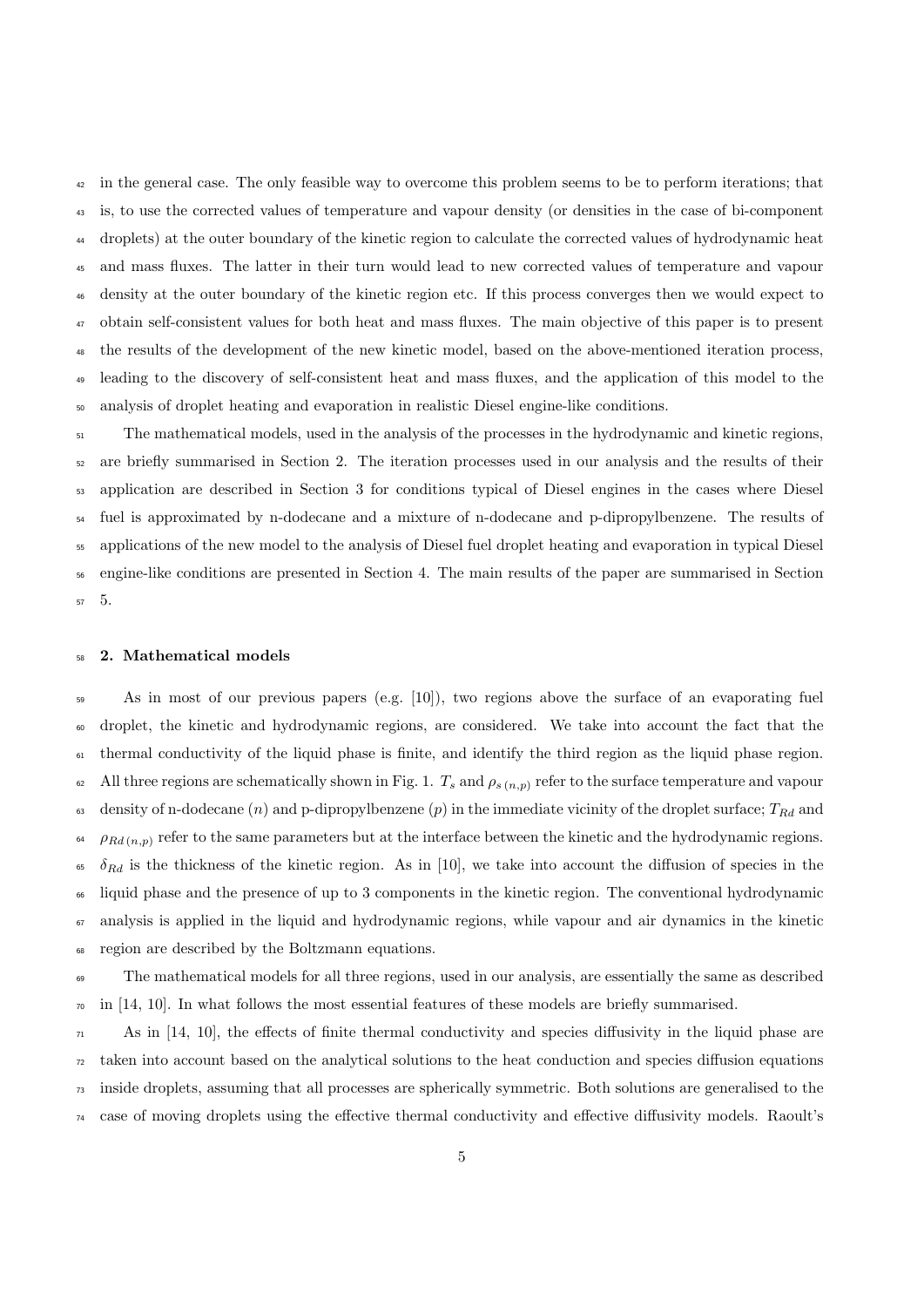<sup>75</sup> law for the partial pressures of vapour species at the surface of the droplets is assumed to be valid in the <sup>76</sup> case of bi-component droplets. The effects of the curvature of the droplet surface are ignored.

 $77$  A system of up to three Boltzmann equations (for up to two vapour species, and air approximated by  $\eta$ <sup>8</sup> nitrogen) is solved in the kinetic region, assuming that the evaporation coefficient for all species is equal to 1. <sup>79</sup> The effects of both elastic and inelastic collisions are taken into account, using the same approach as in [10].

<sup>80</sup> The boundary conditions at the interface between the kinetic and hydrodynamic regions are formulated as:

$$
j_{k(n,p)} = j_{h(n,p)} \tag{1}
$$

 $\mathbf{B}$  (mass flux leaving the kinetic region  $(k)$  is equal to the mass flux entering the hydrodynamic region  $(h)$  for  $\alpha$  n-dodecane  $(n)$  and p-dipropylbenzene  $(p)$  and

$$
q_k = q_h \tag{2}
$$

<sup>83</sup> (heat flux leaving the kinetic region  $(k)$  is equal to the heat flux entering the hydrodynamic region  $(h)$ ).

The values of  $j_{k(n,p)}$  and  $q_k$  were calculated based on the solution to Boltzmann equations, while  $j_{h(n,p)}$ 84  $\delta$ <sup>85</sup> and  $q_h$  in the hydrodynamic region were estimated as [14, 10]:

$$
j_{h(n,p)} = -\frac{\epsilon_i \dot{m}_d}{4\pi R_d^2} = \frac{D_v \rho_{\text{total}}}{2R_d} \epsilon_i \text{Sh}^* \ln(1 + B_M),\tag{3}
$$

<sup>86</sup> (*i* refers either to n-dodecane  $(i = n)$  or p-dipropylbenzene  $(i = p)$ ) and

$$
q_h = \frac{k_{\text{mix}}}{R_d} \text{Nu}^* \frac{\ln(1 + B_T)}{2B_T} (T_g - T_{Rd}) = h(T_g - T_{Rd}),\tag{4}
$$

<sup>87</sup> where

$$
\epsilon_i = \frac{Y_{viRd}}{\sum_{i=n,p} Y_{viRd}},\tag{5}
$$

<sup>88</sup> the subscripts  $_v$  and  $_{Rd}$  indicate the vapour phase and the interface between the kinetic and hydrodynamic

 $\mathcal{B}$  regions respectively,  $Y_v$  is the vapour mass fraction,

$$
B_M = \frac{\rho_{vRd} - \rho_{v\infty}}{\rho_{gRd}} = \frac{Y_{vRd} - Y_{v\infty}}{1 - Y_{vRd}},\tag{6}
$$

 $B_T = \frac{c_{pv}(T_g - T_s)}{L_{eff}}$  $\frac{(T_g-T_s)}{L_{\rm eff}},\ L_{\rm eff}=L+\frac{Q_L}{\dot{m}_d}=\sum_i\epsilon_iL_i+\frac{Q_L}{\sum_i r_i}$ <sup>90</sup>  $B_T = \frac{c_{pv}(I_g - I_s)}{L_{\text{eff}}}$ ,  $L_{\text{eff}} = L + \frac{Q_L}{m_d} = \sum_i \epsilon_i L_i + \frac{Q_L}{\sum_i m_i}$ ,  $Q_L$  is the power spent on droplet heating,  $c_{pv}$  is the 91 specific heat capacity of fuel vapour (estimated for the mixture of vapour species in the case of bi-component  $\alpha$  droplets),  $B_T$  and  $B_M$  are linked by the equation

$$
B_T = (1 + B_M)^{\varphi} - 1,\tag{7}
$$

93

$$
\varphi = \left(\frac{c_{pv}}{c_{pa}}\right) \left(\frac{\text{Sh}^*}{\text{Nu}^*}\right) \frac{1}{\text{Le}},\tag{8}
$$

 $\text{Le} = k_a / (c_{pa} \rho_{\text{total}} D_v) = \text{Sc}_d / \text{Pr}_d$  is the Lewis number,

$$
Sh^* = 2\left(1 + \frac{\left(1 + \text{Re}_d\text{Sc}_d\right)^{1/3}\text{max}\left[1, \text{Re}_d^{0.077}\right] - 1}{2F(B_M)}\right),\,
$$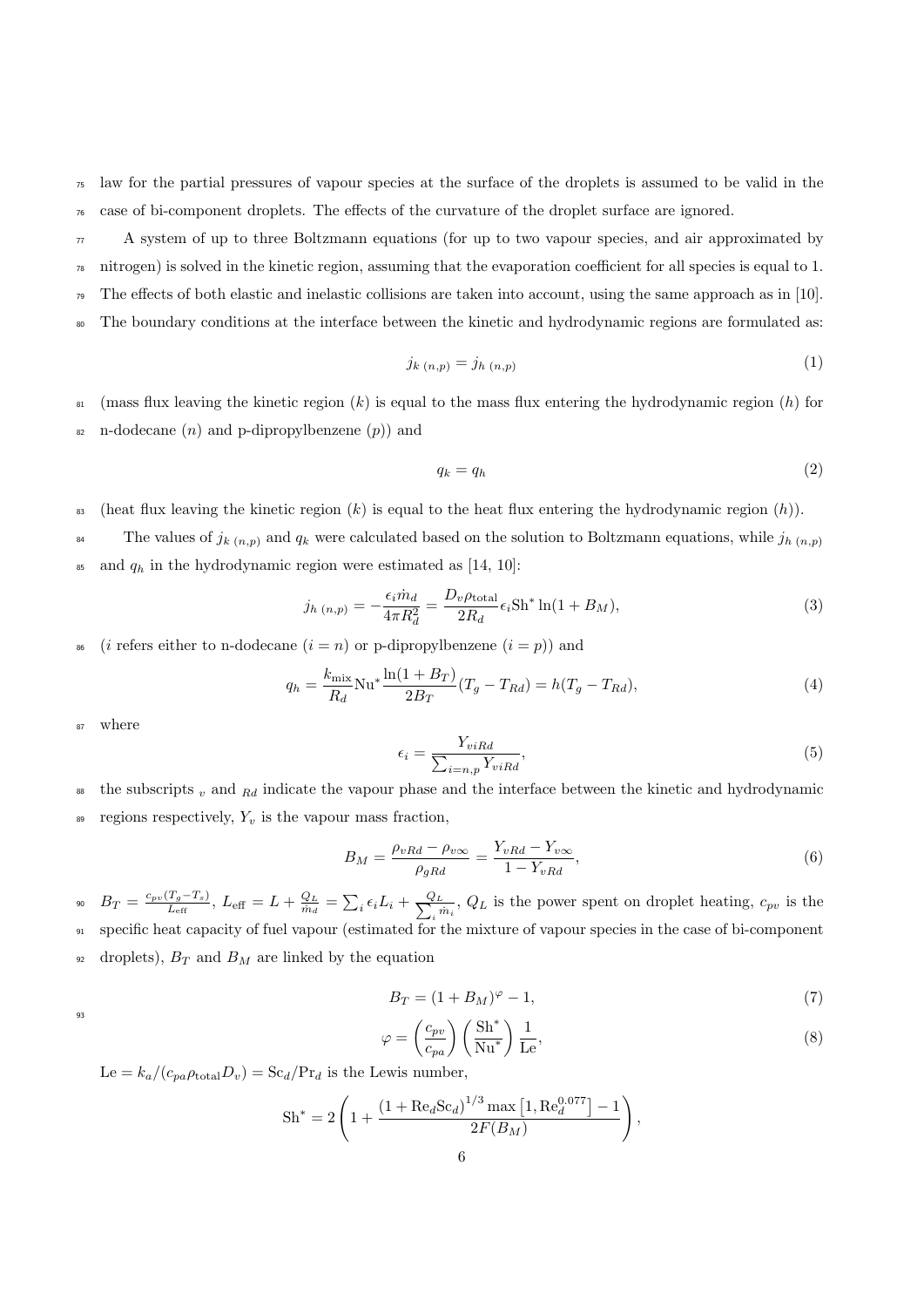$$
Nu^* = 2\left(1 + \frac{\left(1 + \text{Re}_d\text{Pr}_d\right)^{1/3}\max\left[1, \text{Re}_d^{0.077}\right] - 1}{2F(B_T)}\right),
$$

$$
F(B_{T,M}) = (1 + B_{T,M})^{0.7} \frac{\ln(1 + B_{T,M})}{B_{T,M}},
$$
(9)

94

 $P_{\text{eq}}$ ,  $P_{\text{eq}}$ ,  $S_{\text{cd}}$  are Reynolds (based on droplet diameter), Prandtl, and Schmidt numbers respectively, h is  $\epsilon_{96}$  the convection heat transfer coefficient. As in the analysis presented in our previous papers (e.g. [10]), we 97 assume that the mass diffusion coefficients in the gas phase for both components  $(D_v)$  are the same.

 The vapour saturated pressures and other thermodynamic parameters and transport coefficients for liquid and vapour for n-dodecane and p-dipropylbenzene are taken to be the same as in [10] (for n-dodecane these values were ultimately taken from [15]). Thermodynamic and transport properties of the mixture of vapour and air are assumed to be the same as those of pure air (vapour is assumed to be diluted). For example the 102 thermal conductivity of the mixture  $k_{\text{mix}}$  in Expression (4) is assumed to be equal to that of air. All air properties are taken from [16]. To find the temperature and vapour density at the outer boundary of the kinetic region, Expression (8) was simplified to:

$$
\varphi = \left(\frac{c_{pv}}{c_{pa}}\right) \frac{1}{\text{Le}},\tag{10}
$$

<sup>105</sup> assuming that Sh<sup>\*</sup>/Nu<sup>∗</sup> is close to 1 (this allowed us to avoid an additional iteration loop on top of the one described in the next section). The general Expression (8) was used in the hydrodynamic calculations, the results of which, in their turn, were used as input parameters in the kinetic model. Equation (10) is strictly valid in the case of stationary droplets only. The validity of this approximation for moving droplets in typical Diesel engine conditions was demonstrated in [17].

<sup>110</sup> All liquid properties are calculated for the average temperature inside droplets. All gas properties are 111 calculated for the reference temperature  $T_r = (2/3)T_s + (1/3)T_g$ , where  $T_s$  and  $T_g$  are droplet surface and <sup>112</sup> ambient gas temperature respectively. Enthalpy of evaporation and saturated vapour pressure are estimated 113 at the surface temperature  $T_s$ .

114 Note that the expressions for saturated vapour pressure  $(p^{sat})$  for n-dodecane and p-dipropylbenzene used in our analysis cannot be considered reliable at temperatures close to or above the critical temperatures. Heating and evaporation of the droplets at these temperatures, sometimes predicted by the model at the very final stage of droplet evaporation, does not describe accurately the physical background of the processes at this stage. The contribution of the processes at this stage to the overall droplet heating and evaporation, however, is expected to be small. To mitigate this behaviour of droplet surface temperature, the saturated pressures were artificially increased when the temperatures approached or exceeded the corresponding critical temperatures, using the following formula:

$$
p^{\text{sat (corrected)}} = \begin{cases} p^{\text{sat}} & \text{when} \quad T \leq 0.99 T_{\text{cr}} \\ \exp\left[15(T - 0.99 T_{\text{cr}})/0.99 T_{\text{cr}}\right] p^{\text{sat}} & \text{when} \quad T > 0.99 T_{\text{cr}}, \end{cases} \tag{11}
$$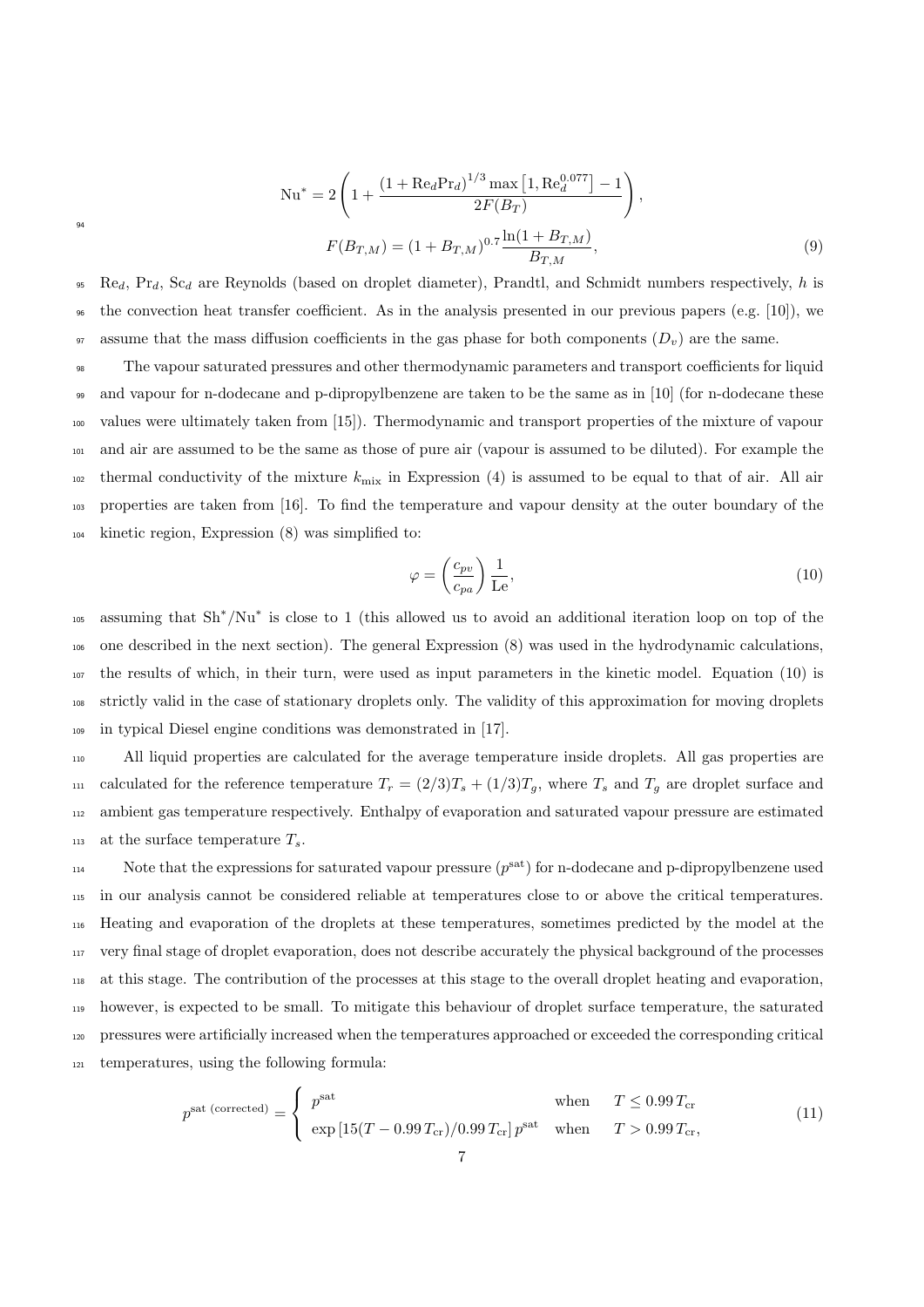$122$  where  $cr$  indicates the critical temperature. This correction affected the very final stage of droplet evaporation <sup>123</sup> (when their mass becomes less than about 1% of the initial mass in most cases) and produced negligible <sup>124</sup> effects on the overall process of droplet heating and evaporation.

125 Since the values of fuel vapour density and temperature at level  $_{Rd}$  (outer boundary of the kinetic region) <sup>126</sup> are not known, at the first step these values are assumed equal to those at the droplet surface (level <sup>s</sup>).

As in [10], the first step in the solution of the Boltzmann equations was to perform an investigation into mass and heat transfer processes in the kinetic region for a set of values of  $\rho_{Rd}$  (for each of the vapour components separately in the case of bi-component droplets) and  $T_{Rd}$ . These parameters were assumed to be in the ranges:  $\rho_{Rd} < \rho_s$  and  $T_{Rd} > T_s$  (heating of droplets in a hot gas). For the chosen values of  $\rho_{Rd}$  and  $T_{Rd}$ , the solution to the Boltzmann equations in the kinetic region allowed us to calculate the normalised mass and heat fluxes at the outer boundary of this region:

$$
\tilde{j}_{k(n,p)} \equiv j_{k(n,p)}/(\rho_0 \sqrt{R_v T_0}), \quad \tilde{q}_k \equiv q_k/(p_0 \sqrt{R_v T_0}),
$$

 $127$  where  $R_v$  is the gas constant referring to n-dodecane vapour,  $T_0$  is the reference temperature chosen equal 128 to 600 K,  $p_0$  and  $\rho_0$  are the saturated n-dodecane vapour pressure and density corresponding to  $T_0$ ,  $\rho_0$  was <sup>129</sup> calculated from the ideal gas law. In [8, 10] it was shown that for the case of heating and evaporation of n-130 dodecane or a mixture of n-dodecane and p-dipropylbenzene droplets, the values of  $\tilde{q}_k$  are almost independent <sup>131</sup> of  $\alpha_\rho \equiv \rho_{Rd}/\rho_s$  in a certain range of  $\alpha_\rho$  and the values of  $\tilde{j}_k$  are almost independent of  $\alpha_T \equiv T_{Rd}/T_s$  in a 132 certain range of  $\alpha_T$  relevant to the conditions typical for Diesel engines.

133 At the same time for both mono- and bi-component droplets it was shown that  $\tilde{q}_k$  increases almost 134 linearly with increasing  $\alpha_T$ , and  $\tilde{j}_k$  decreases almost linearly with increasing  $\alpha_\rho$ . As mentioned earlier, in 135 our previous papers the values of  $T_{Rd}$  and  $\rho_{Rd}$  were found from Equations (1) and (2), assuming that  $\alpha_T = 1$ 136 and  $\alpha_{\rho} = 1$  for the hydrodynamic model. A more accurate model for finding these parameters, focused on <sup>137</sup> the calculation of self-consistent fluxes, is described in the next section.

#### <sup>138</sup> 3. Calculation of self-consistent mass and heat fluxes

<sup>139</sup> Let us assume that Diesel fuel can be approximated by n-dodecane, a droplet is stationary and its <sup>140</sup> surface temperature is equal to 600 K; gas temperature and pressure are assumed equal to 1000 K and 30 <sup>141</sup> bar respectively. The plots of  $\tilde{j}_k \equiv j_{k n}/(\rho_0 \sqrt{R_v T_0})$  versus  $\alpha_\rho$  and  $\tilde{q}_k \equiv q_k/(p_0 \sqrt{R_v T_0})$  versus  $\alpha_T$  are shown <sup>142</sup> in Figs. 2 and 3 respectively (lines indicated as 'k'). In the same figures, the plots of  $\tilde{j}_h \equiv j_{h n}/(\rho_0 \sqrt{R_v T_0})$ versus  $\alpha_{\rho}$  and  $\tilde{q}_{h} \equiv q_{h}/(p_{0}\sqrt{R_{v}T_{0}})$  versus  $\alpha_{T}$ , assuming that  $\alpha_{\rho} = 1$  and  $\alpha_{T} = 1$ , are also shown (lines 144 marked 'h', iteration 1). The intersection between these two pairs of lines gave the values  $\alpha_{\rho} = 0.994$  and  $\alpha_T = 1.036$ . In our previous analysis these corrections were directly used for calculation of mass and heat <sup>146</sup> fluxes, taking into account the kinetic effects. In the new model, these corrections are used for updating the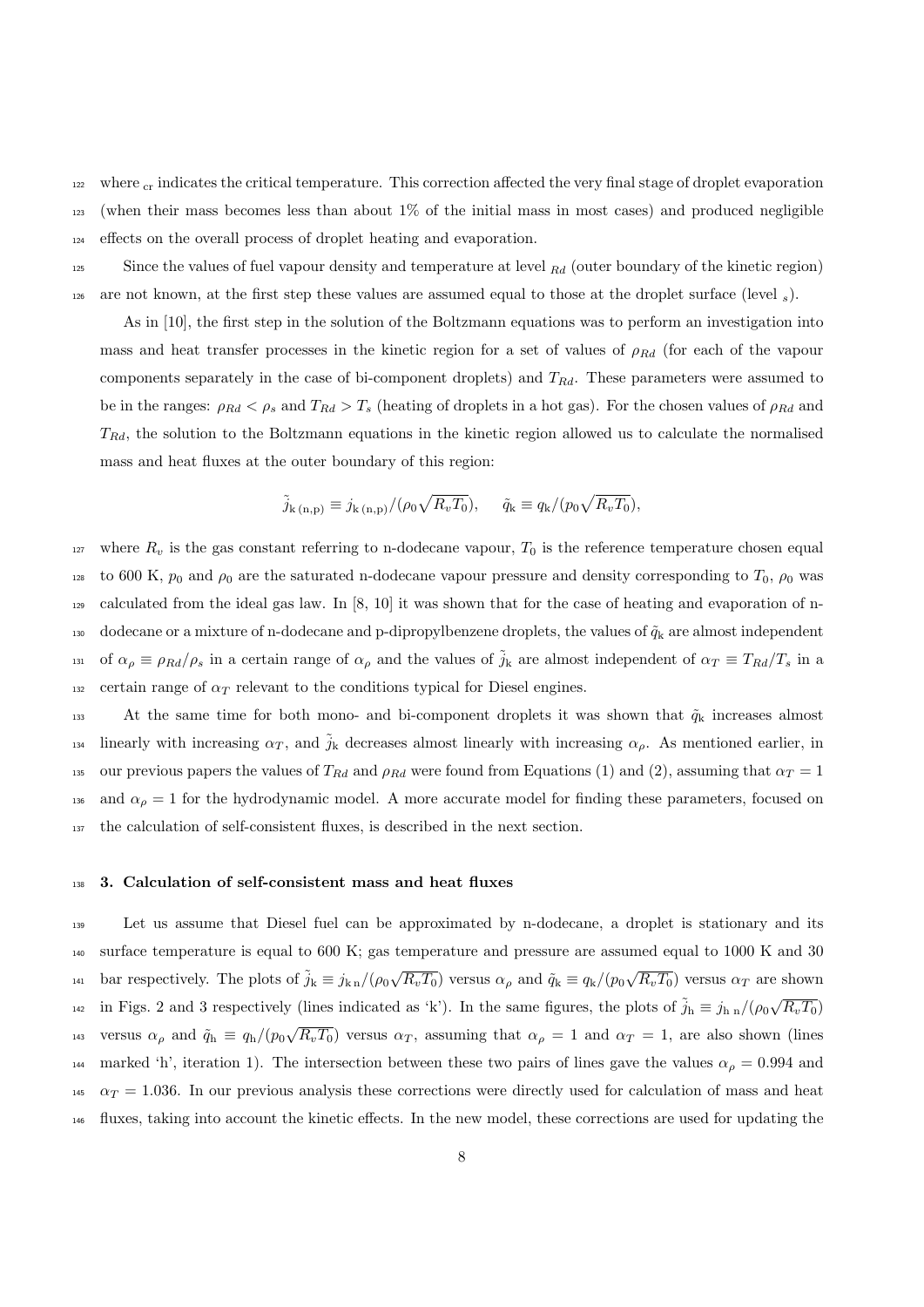<sup>147</sup> values of  $\tilde{j}_h$  and  $\tilde{q}_h$ , and the updated values of these fluxes are shown in Figs. 2 and 3 as the lines marked 'h', 148 iteration 2. The intersections of these new lines with lines  $\tilde{j}_k$  and  $\tilde{q}_k$  provide us updated values  $\alpha_\rho = 0.993$ <sup>149</sup> and  $\alpha_T = 1.034$ . Further iterations up to iteration 50 do not lead to any visible changes in these corrections, as shown in the same Figs. 2 and 3. As follows from the above analysis, the calculation of self-consistent <sup>151</sup> fluxes leads to a slight decrease in the values of both  $\alpha_\rho$  and  $\alpha_T$  for a droplet surface temperature of 600 K. Note that, in contrast to the previously used non-self-consistent model, our new approach does not rely on <sup>153</sup> the observation that  $\tilde{q}_k$  is almost independent of  $\alpha_\rho$  and  $\tilde{j}_k$  is almost independent of  $\alpha_T$ .

 The same iteration procedure and for the same conditions as presented in Figs. 2 and 3, but for droplets 155 moving with relative velocity equal to  $10 \text{ m/s}$ , is shown in Figs. 4 and 5. Comparing the plots shown in Figs. 2 and 3 with those shown in Figs. 4 and 5, one can see that in the case of the moving droplets there is a visible 157 difference between the values of  $\alpha_\rho$  and  $\alpha_T$  predicted after the second and 50th iterations. The difference in 158 the values of  $\alpha_{\rho}$  and  $\alpha_{T}$  inferred from consecutive iterations decreases with increasing iteration number, so that the differences between these values inferred from the 49th iteration are almost indistinguishable from 160 those inferred from the 50th iteration. The values of  $\alpha_{\rho}$  and  $\alpha_{T}$  for the self-consistent mass and heat fluxes predicted for the moving droplet are visibly lower than the ones predicted for the stationary droplet.

 The same analysis as presented in Figs. 2-5 was repeated for other droplet surface temperatures in the range 300-650 K and gas temperatures 800 K, 1000 K and 1200 K. Also, the same analysis was repeated for bi- component droplets (80% n-dodecane and 20% p-dipropylbenzene mixture) for droplet surface temperatures in the range 300-650 K and gas temperature equal to 1000 K. The predictions of the kinetic model at <sup>166</sup> temperatures close to the critical temperature of n-dodecane  $(T_{cr} = 659 \text{ K})$  proved to be unreliable and it 167 was assumed that the values of  $\alpha_{\rho}$  and  $\alpha_{T}$  at  $T_{s} > 650$  K are the same as at  $T_{s} = 650$  K. This assumption is expected to affect the very final stage of droplet evaporation, and has limited effect on the overall picture of droplet heating and evaporation. As mentioned in our earlier paper [10], both hydrodynamic and kinetic models are not reliable at high gas temperature. For example, the derivation of Expression (3) was based on the assumption that  $\rho_{\text{total}}$  does not depend on the distance from the droplet surface. This cannot be satisfied in the case of large differences between the values of droplet surface and gas temperatures. The model in which this assumption is relaxed was suggested in [18, 19], but it is too complex for use in our analysis, and is based on several additional assumptions the applicability of which to Diesel engine-like conditions is not at first evident.

176 The results of the above-mentioned analyses are presented in the form of the plots of  $\alpha_{\rho}$  and  $\alpha_{T}$  versus droplet surface temperatures  $T_s$  for various gas temperatures and droplet velocities and compositions, shown in Figs. 6-19. Ambient gas pressure in all cases is equal to 30 bar. The plots shown in Figs. 6 and 7 refer to stationary n-dodecane droplets immersed into gas at temperature 800 K. As can be seen from Fig. 6, the 180 values of  $\alpha_\rho$  decrease with increasing  $T_s$ . The values of  $\alpha_\rho$  inferred from iteration 2 are slightly lower than those inferred from iteration 1, and are almost indistinguishable from those inferred from all the following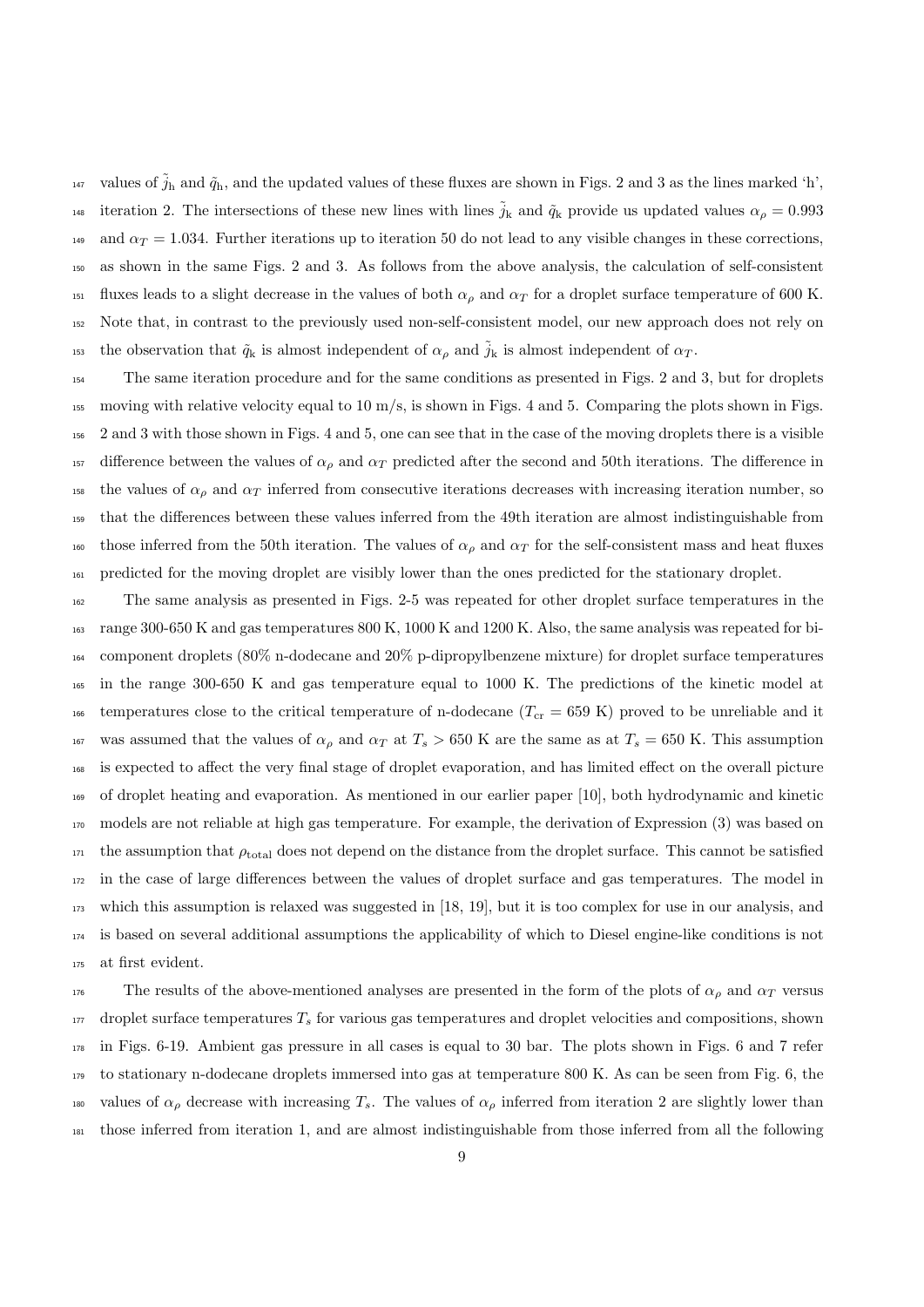182 iterations up to iteration 50. The behaviour of the curve  $\alpha_T$  versus  $T_s$ , shown in Fig. 7, appears to be more 183 complex than that of  $\alpha_\rho$  versus  $T_s$ . For low temperatures  $\alpha_T$  increases with increasing  $T_s$ , at intermediate 184 temperatures  $\alpha_T$  decreases with increasing  $T_s$ , and at temperatures close to 650 K,  $\alpha_T$  again increases with 185 increasing  $T_s$ . As in the case of  $\alpha_p$ , the values of  $\alpha_T$  inferred from iteration 2 and higher iterations are  $_{186}$  almost indistinguishable. These values are slightly higher than those inferred from iteration 1 for low  $T_s$  $187$  and slightly lower than those inferred from iteration 1 for high  $T_s$ . In our analysis, the values inferred from <sup>188</sup> iteration 50 are assumed to describe adequately the self-consistent heat and mass fluxes in the vicinity of <sup>189</sup> the surfaces of heated and evaporating droplets.

<sup>190</sup> The same plots as presented in Figs. 6 and 7, but for gas temperature equal to 1000 K, are shown in <sup>191</sup> Figs. 8 and 9. The curves shown in Figs. 8 and 9 are similar to those shown in Figs. 6 and 7, except that the 192 difference between the values of  $\alpha_p$  and  $\alpha_T$  inferred from iterations 2-50 and those inferred from iteration <sup>193</sup> 1, are larger in the case of gas temperature equal to 1000 K than in the case of gas temperature equal to <sup>194</sup> 800 K. The values of these coefficients at  $T_s = 600$  K are the same as shown in Figs. 2 and 3.

 The same plots as presented in Figs. 8 and 9, but for droplets moving with velocity 10 m/s, are shown in Figs. 10 and 11. The general shapes of the curves shown in Figs. 10 and 11 are similar to those shown in Figs. 8 and 9, although comparing these curves one can see that droplet movement leads to increased 198 difference between the values of  $\alpha_{\rho}$  and  $\alpha_{T}$ , inferred from iterations 1 and 2 (and all the following iterations). 199 As can be seen from Fig. 10, the values of  $\alpha_{\rho}$  inferred from iteration 3 are almost indistinguishable from those inferred from iteration 50. This pattern was observed for all other curves although in most cases this is not explicitly demonstrated.

 The same plots as presented in Figs. 8 and 9, but for gas temperature equal to 1200 K, are shown in Figs. 12 and 13. The curves shown in Figs. 12 and 13 are similar to those shown in Figs. 8 and 9, except <sup>204</sup> that the values of  $\alpha_\rho$  tend to be lower and the values of  $\alpha_T$  tend to be higher for gas temperature 1200 K compared with the case of gas temperature 1000 K. This shows a tendency for enhanced kinetic effects with increasing gas temperature.

<sup>207</sup> Let us now consider the case when Diesel fuel is approximated by a mixture of 80% n-dodecane and <sup>208</sup> 20% p-dipropylbenzene and gas temperature and pressure are equal to 1000 K and 30 bar respectively. 209 Droplets are assumed to be stationary. The plots of  $\alpha_{\rho n} \equiv \rho_{Rd(n)}/\rho_{s(n)}$  (normalised n-dodecane density)  $_{210}$  versus  $T_s$ , calculated following the procedure shown in Figs. 2 and 4 and inferred from iterations 1-50, are <sup>211</sup> presented in Fig. 14. The results inferred from iteration 2 and all the following iterations turned out to be <sup>212</sup> indistinguishable. Comparing Figs. 14 and 8 one can see that the presence of the second component does 213 not affect the trends of the curves  $\alpha_{\rho n}$  versus  $T_s$ .

214 The same plots as shown in Fig. 14 but for  $\alpha_{\rho p} \equiv \rho_{Rd(p)}/\rho_{s(p)}$  (normalised p-dipropylbenzene density) 215 versus T<sub>s</sub> are presented in Fig. 15. Comparing Figs. 15 and 14 one can see that the values of  $\alpha_{\rho p}$  are visibly 216 larger than the values of  $\alpha_{\rho n}$  (kinetic effects for p-dipropylbenzene are weaker than for n-dodecane).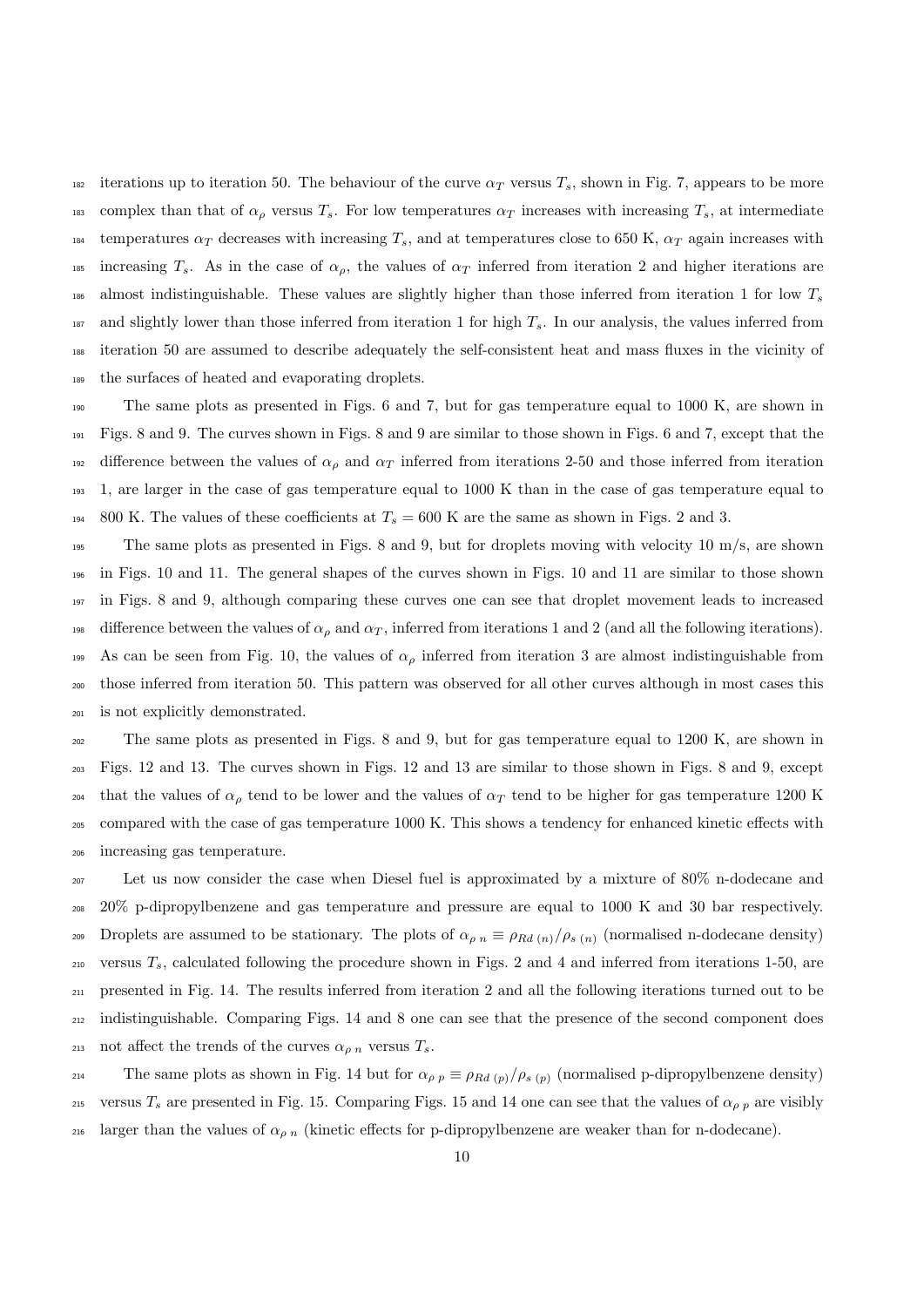217 The plots of  $\alpha_T \equiv T_{Rd}/T_s$  (normalised temperature at the outer boundary of the kinetic region) versus  $T_s$ , calculated following the procedure shown in Figs. 3 and 5 and inferred from iterations 1-50, are presented <sup>219</sup> in Fig. 16. The general shapes of the curves shown in this figure are similar to those shown in Figs. 7, 9, <sup>220</sup> 11 and 13. The results for iteration 2 are almost indistinguishable from those for iteration 3 and all the <sup>221</sup> following iterations up to iteration 50.

222 The same plots as presented in Figs. 14 and 15, but for a droplet moving with velocity 10  $m/s$ , are shown in Figs. 17 and 18. Comparing the plots shown in Figs. 14 and 15 and those shown in Figs. 17 and 18, one can see that the movement of droplets leads to increased deviation between the values of coefficients inferred from iteration 1 and the following iterations.

 The same plots as presented in Fig. 16, but for the droplet moving with velocity 10 m/s, are shown in Fig. 19. Comparing the plots shown in Fig. 16 and those shown in Fig. 19, one can see that the movement of droplets leads to increased deviation between the values of coefficients inferred from iteration 1 and the 229 following iterations. The values of  $\alpha_{p,n}$  and  $\alpha_{p,n}$  tend to be smaller and the values of  $\alpha_T$  tend to be larger for moving droplets compared with stationary ones.

231 The values of  $\alpha_{\rho}$  ( $\alpha_{\rho}$  n and  $\alpha_{\rho}$  in the case of bi-component droplets) and  $\alpha_T$  shown in Figs. 6-19 were used <sup>232</sup> to modify equations for the hydrodynamic model to take into account the kinetic effects. In the case of mono-233 component droplets, the corrections  $\alpha_\rho$  lead to the replacement of  $Y_s$  with  $Y_{Rd} = \alpha_\rho Y_s$  and the corresponding 234 modifications of Spalding numbers  $B_M$  and  $B_T$  (see Equations (6) and (7)). The modification of  $B_M$  leads <sup>235</sup> to the corresponding modification of the mass flux from the surface of the evaporating droplets (see Equation 236 (3)). Also, the corrections  $\alpha_T$  lead to the replacement of  $T_s$  with  $T_{Rd} = \alpha_T T_s$ . The modifications of  $B_T$  and  $_{237}$   $T_s$  lead to the modification of the heat flux reaching heated and evaporating droplets described by Equation  $238 \quad (4).$ 

<sup>239</sup> In the case of multi-component (bi-component in the case studied in our paper) droplets, the corrections <sup>240</sup>  $\alpha_{\rho,n}$  lead to the replacement of  $Y_{s(n)}$  with  $Y_{Rd(n)} = \alpha_{\rho,n} Y_{s(n)}$ , and the corrections  $\alpha_{\rho,n}$  lead to the replace-241 ment of  $Y_{s(p)}$  with  $Y_{Rd(p)} = \alpha_{\rho p} Y_{s(p)}$ . The value of  $Y_{Rd}$  in this case is calculated as  $Y_{Rd(p)} + Y_{Rd(p)}$ .  $_{242}$  Similarly the value of  $\epsilon_i$  is modified to take into account the kinetic effects, using the definition of this <sup>243</sup> parameter (see Equation (5)). The remaining analysis is the same as in the case of the mono-component <sup>244</sup> droplet.

<sup>245</sup> To take into account the kinetic effects in the analytical solution for the temperature inside droplets we <sup>246</sup> make the following replacement:

$$
h \to h^k = h(B_T^k) \frac{T_g - T_{Rd}}{T_g - T_s} \tag{12}
$$

247 In our analysis, the values of  $\alpha_{\rho}$  ( $\alpha_{\rho}$  n and  $\alpha_{\rho}$  in the case of bi-component droplets) and  $\alpha_T$  shown in <sup>248</sup> Figs. 6-19 were approximated by analytical formulae shown in Appendix 1. Unfortunately, these analytical <sup>249</sup> formulae were derived for a limited set of gas temperatures and this limits their potential for implementation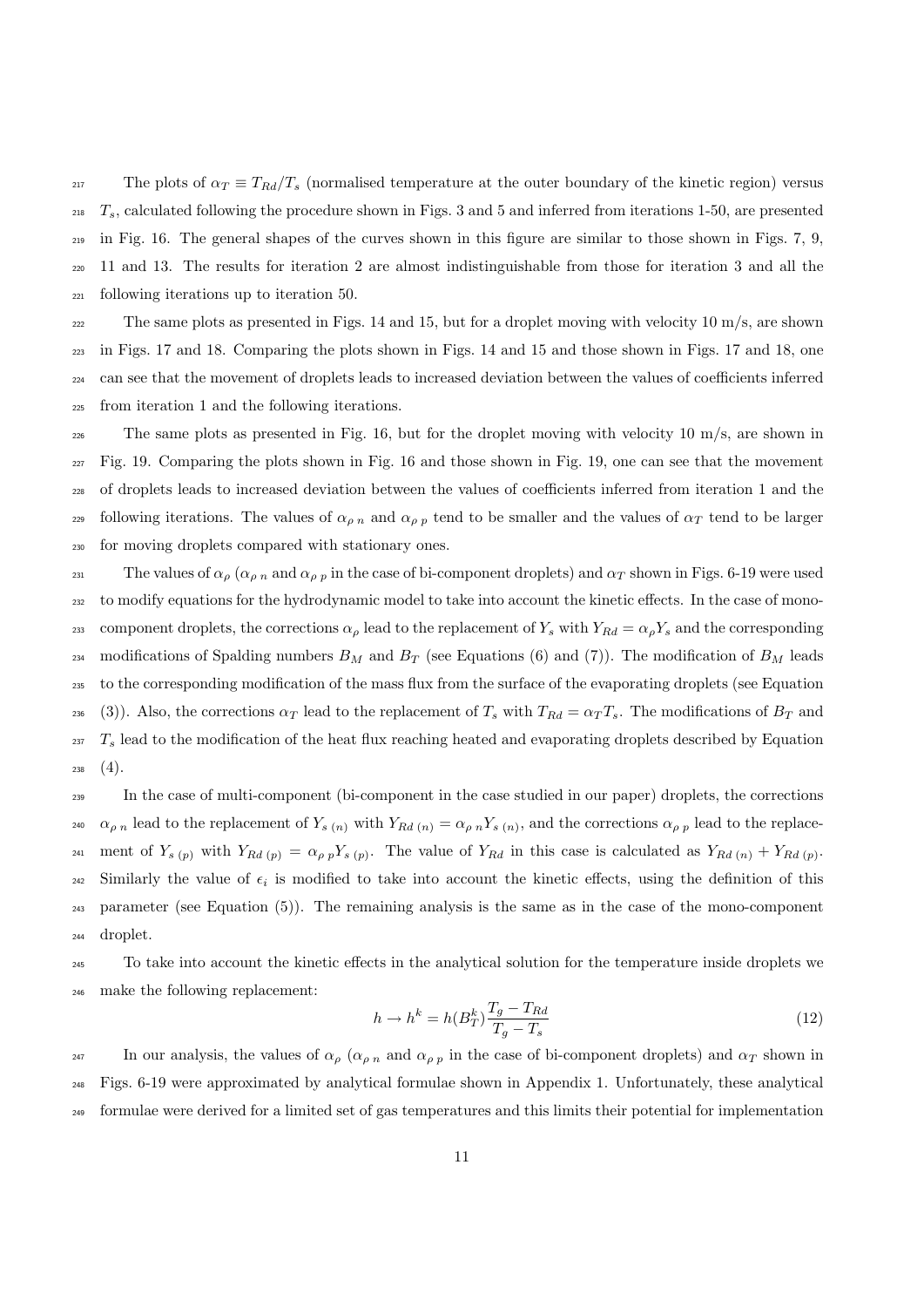in Computational Fluid Dynamics (CFD) codes, to take into account kinetic effects, without first performing proper kinetic calculations. Once these analytical formulae are obtained for more gas temperatures relevant to Diesel engine applications, similar analytical expressions describing the effects of gas temperatures on 253 the values of  $\alpha_{\rho}$  ( $\alpha_{\rho}$  n and  $\alpha_{\rho}$  in the case of bi-component droplets) and  $\alpha_T$  could potentially be obtained. This approach could possibly be more efficient for approximating kinetic results compared with the direct comparison between the values of droplet radii and surface temperatures predicted by hydrodynamic and kinetic models as suggested in [20]). The feasibility of this approach for a wide range of parameters has yet to be investigated.

 In the next section, the results of modelling of Diesel fuel droplet heating and evaporation, using the model described above, are demonstrated.

#### 4. Droplet heating and evaporation

 The results of calculation of the radii and surface temperatures versus time for a stationary n-dodecane droplet with initial radius and temperature equal to 5  $\mu$ m and 300 K respectively, immersed into gas with temperature 1000 K and pressure 30 bar, predicted by the hydrodynamic and kinetic models described in the previous section (for iteration 50), are shown in Fig. 20. As one can see from this figure, the kinetic effects lead to a slight reduction of the droplet surface temperature and a noticeable increase in the evaporation <sup>266</sup> time. This increase is described by parameter  $E_k$ , defined as

$$
E_k = \frac{t_{e\ k} - t_{e\ h}}{t_{e\ k}} \times 100\%,\tag{13}
$$

 where  $t_{e k}$  and  $t_{e h}$  are droplet evaporation times predicted by the kinetic and hydrodynamic models respec-<sup>268</sup> tively. In the case of the plots shown in Fig. 20,  $E_k = 3.7\%$ .

 It was shown that the decrease/increase in gas temperature leads to an increase/decrease in the evapo- ration time as expected. Comparing the calculations for gas temperatures 800 K, 1000 K and 1200 K, and  $_{271}$  droplet velocities 0 and 10 m/s we were able to show that for mono-component droplets the relative increase in the evaporation times due to kinetic effects is more visible at high gas temperatures and droplet velocities. <sup>273</sup> For stationary droplets the values of  $E_k$  increased from 3.2% to 5.0% when gas temperature increased from 274 800 K to 1200 K. For droplets moving with a velocity of 10 m/s the values of  $E_k$  were found to be 5.7%, 6.7% and 6.4% for gas temperatures 800 K, 1000 K and 1200 K, respectively. For all gas temperatures and droplet velocities under consideration, the kinetic effects led to a slight reduction in the droplet surface temperature.

 The same plots as shown in Fig. 20, but for a bi-component droplet (a mixture of 80% n-dodecane and  $29\%$  p-dipropylbenzene) are presented in Fig. 21. Comparing the curves shown in Figs. 20 and 21, one can see that the addition of p-dipropylbenzene leads to a slight increase in the droplet evaporation time, without 281 noticeable changes in other properties. In this case,  $E_k = 2.8\%$ .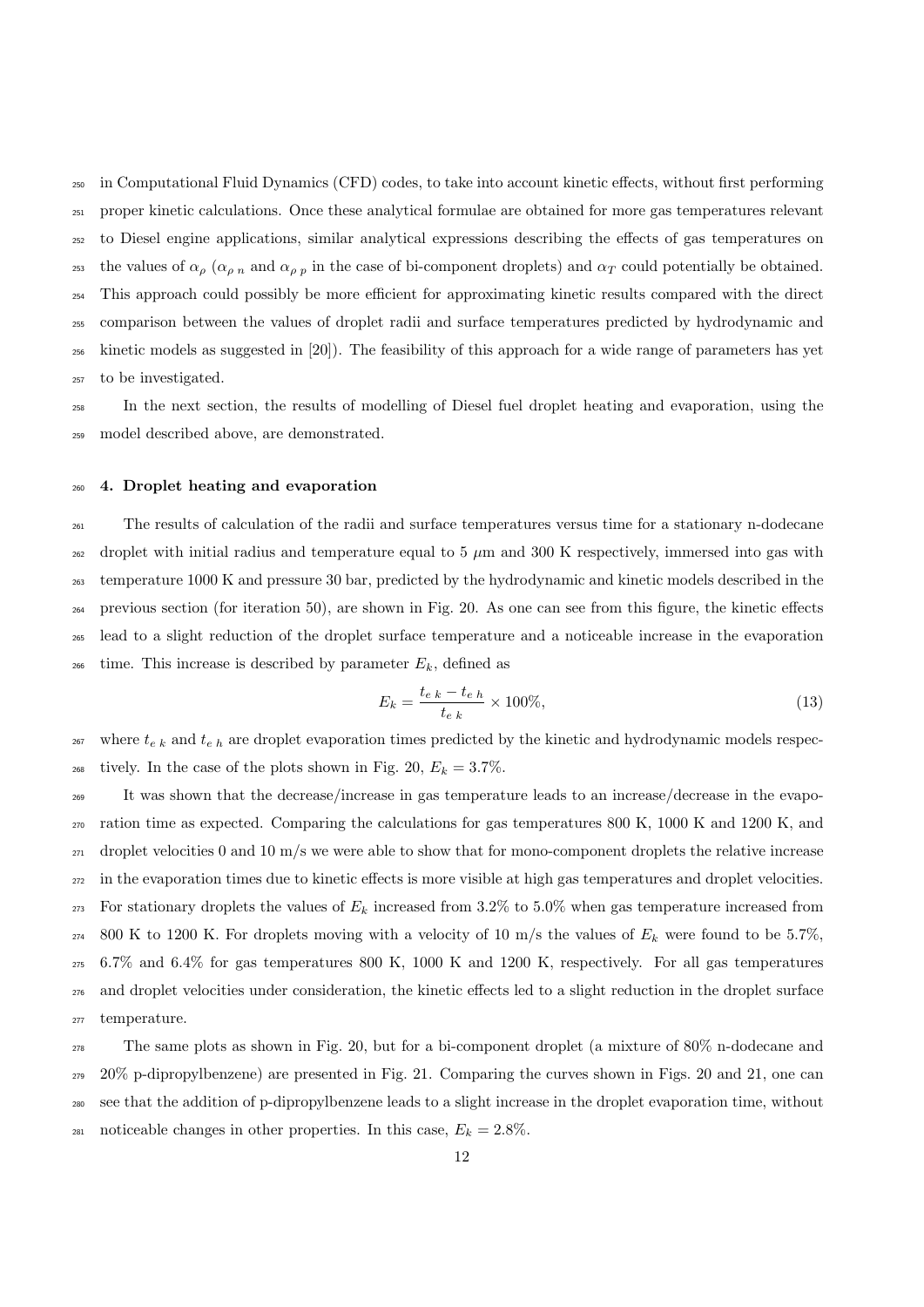The same plots as shown in Fig. 20, but for a bi-component droplet moving with velocity 10 m/s, are presented in Fig. 22. As in the case of stationary droplets, one can see that the addition of p-dipropylbenzene leads to a slight increase in the droplet evaporation time, without noticeable changes in other properties. In <sup>285</sup> this case,  $E_k = 5.7\%.$ 

286 The plots of mass fractions of n-dodecane  $(Y_{s n})$  and p-dipropylbenzene  $(Y_{s p})$  at the surface of the droplet, predicted by hydrodynamic and kinetic models, versus time for the same droplet as described in Fig. 22 are shown in Fig. 23. As one can see from this figure, at the final stage of droplet evaporation the mass fraction of n-dodecane decreases (this is the most volatile component in the mixture) and the mass fraction of p-dipropylbenzene increases (this is the least volatile component in the mixture). This explains why the addition of p-dipropylbenzene leads to an increase in the droplet evaporation time.

292 Note that the analysis so far has been focused on droplets with initial radii 5  $\mu$ m. The kinetic effects decrease with increasing droplet radii (e.g. [20]). For smaller droplet radii, the kinetic effects are expected 294 to be more pronounced compared with those for droplets with radii equal to 5  $\mu$ m. The contribution of these droplets in Diesel engines, however, is expected to be small. Also, the analysis of the kinetic effects for these small droplets would require taking into account the effects of surface tension on the heat transfer and evaporation processes (these were ignored in our analysis).

 Comparing the plots shown above and the corresponding plots predicted by the non-self-consistent model, described in our previous paper [10], one can see that in most cases the self-consistent model leads to larger kinetic corrections compared with those predicted by the non-self-consistent model for the cases considered in our paper.

#### 5. Conclusions

 A new kinetic model for heating and evaporation of droplets is suggested and applied to the analysis of Diesel fuel droplet heating and evaporation in Diesel engine-like conditions. As in our previous papers (e.g. [8, 10]), the model is based on the introduction of the kinetic region in the immediate vicinity of the heated and evaporating droplets, where the dynamics of molecules are described in terms of the Boltzmann equations for vapour components and air, and the hydrodynamic region. The boundary conditions at the outer boundary of the kinetic region are introduced by matching the heat fluxes and mass fluxes of vapour components leaving the kinetic region and entering into the surrounding hydrodynamic region. The effects of finite thermal conductivity and species diffusivity inside the droplets and inelastic collisions in the kinetic region are taken into account. Diesel fuel is approximated by n-dodecane or a mixture of 80% n-dodecane and 20% p-dipropylbenzene. In both cases, the evaporation coefficient is assumed equal to 1.

 Attention is drawn to the fact that in the previous papers (e.g. [8, 10]) the heat and mass fluxes in the hydrodynamic region, based on which the temperature and vapour density at the outer boundary of the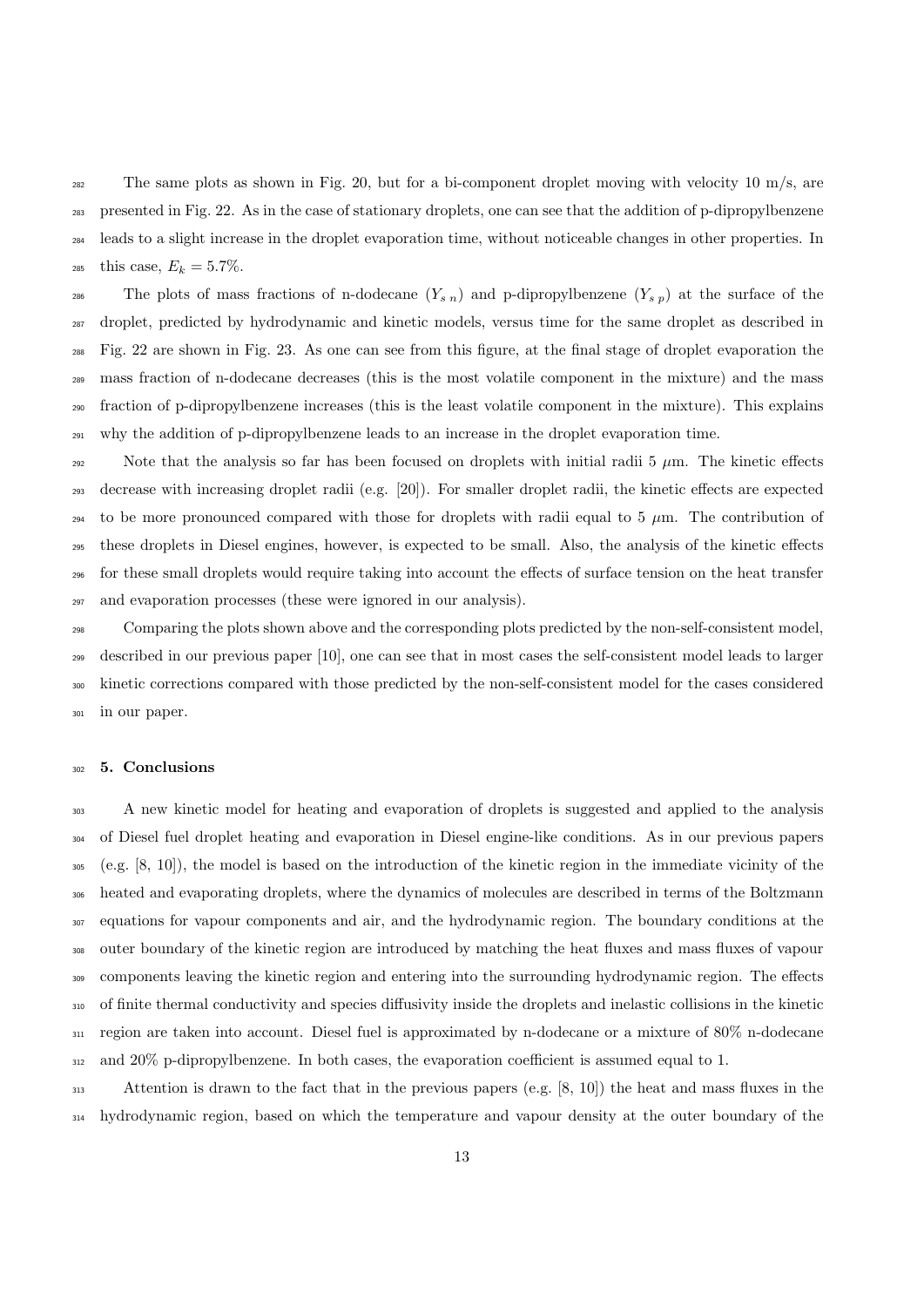kinetic region were obtained, were calculated based on the values of temperature and vapour density at the surface of the droplet. These values are not the same as those at the outer boundary of the kinetic region, and this means that the whole approach used in [8, 10] is not self-consistent.

 To overcome this problem iterations were used. The values of temperature and vapour density at the outer boundary of the kinetic region, obtained following the above-mentioned procedure, were used to calculate the corrected values of hydrodynamic heat and mass fluxes. The latter in their turn led to new corrected values of temperature and vapour density at the outer boundary of the kinetic region etc. It was shown that this process quickly converges for the cases analysed in the paper, and it leads to self-consistent values for both heat and mass fluxes.

324 Following this procedure, a set of coefficients  $\alpha_{\rho} \equiv \rho_{Rd}/\rho_s$  (normalised vapour density at the outer 325 boundary of the kinetic region) and  $\alpha_T \equiv T_{Rd}/T_s$  (normalised temperature at the outer boundary of the kinetic region) were obtained for a set of conditions and droplet surface temperatures in the range 300- 650 K, assuming that Diesel fuel can be approximated by n-dodecane. In the case when Diesel fuel was approximated by a mixture of n-dodecane and p-dipropylbenzene,  $\alpha_{\rho}$  was replaced with  $\alpha_{\rho}$   $\equiv \rho_{Rd}$  (n)/ $\rho_{s}$  (n) 329 (normalised n-dodecane density) and  $\alpha_{\rho p} \equiv \rho_{Rd (p)} / \rho_{s (p)}$  (normalised p-dipropylbenzene density). These coefficients were implemented into the hydrodynamic code and used for calculation of Diesel fuel droplet heating and evaporation.

 The model was applied for the analysis of heating and evaporation of Diesel fuel droplets with initial 333 radii and temperature equal to 5  $\mu$ m and 300 K, immersed into gas with temperatures equal to 800 K, 1000 K and 1200 K and pressure equal to 30 bar. Droplets were stationary or moving with velocity equal to 10 m/s. It was shown that in all cases the kinetic effects led to a decrease in droplet surface temperature and an increase in the evaporation time. This increase is shown to be more visible for higher gas temperatures and moving droplets. The addition of p-dipropylbenzene is shown to decrease the kinetic effects on the droplet evaporation time.

#### Acknowledgments

 The authors are grateful to EPSRC (UK) (Project EP/J006793/1), INTERREG IVa (Project E3C3, Reference 4274) and the Russian Foundation for Basic Research (Grant 14-08-00467) for their financial sup-port of this project.

#### References

- [1] S.S. Sazhin, Droplets and Sprays. Springer (2014).
- [2] N.A. Fuchs, Evaporation and Droplet Growth in Gaseous Media. London: Pergamon Press (1959).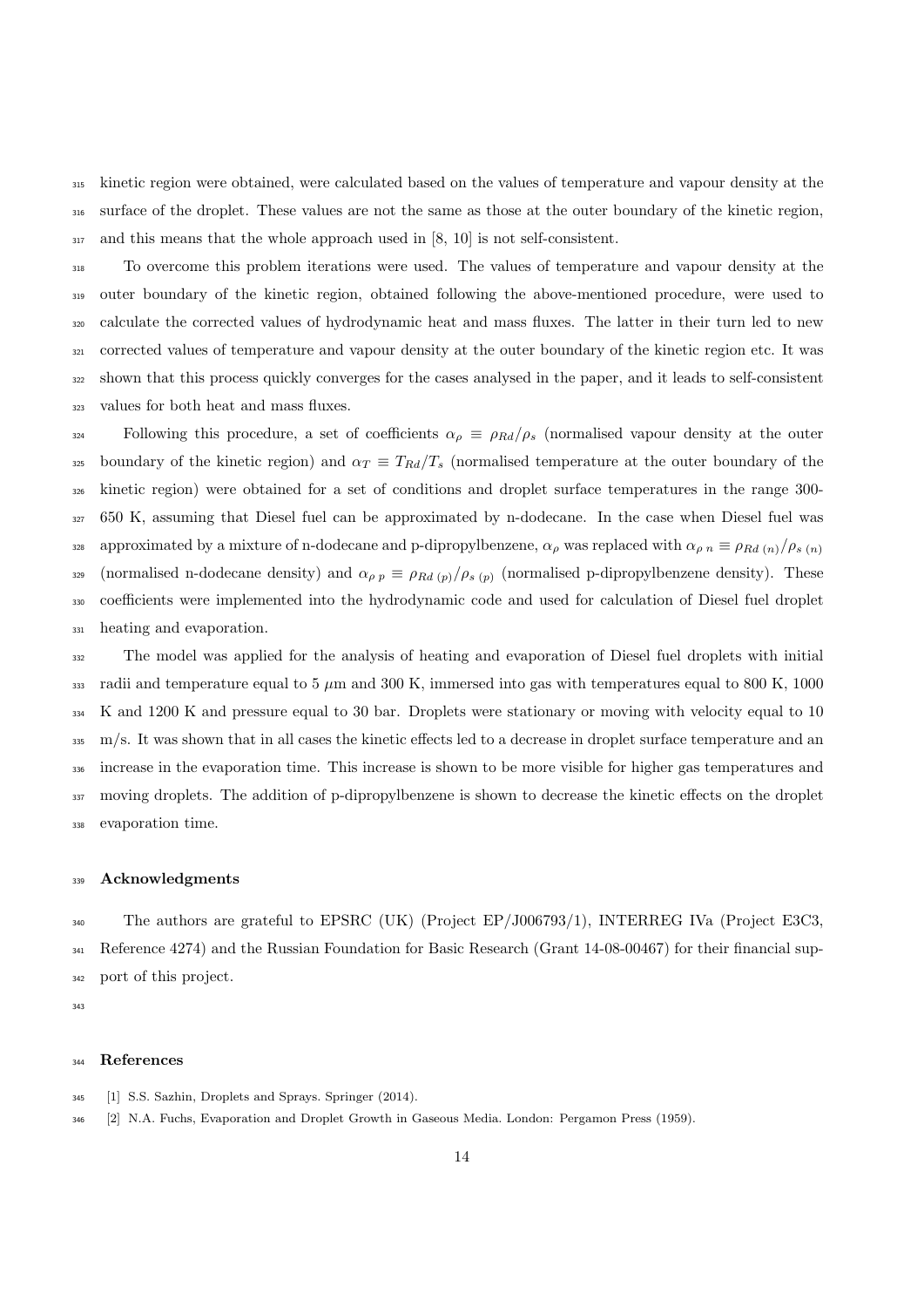- [3] A.P. Kryukov, V.Yu. Levashov, S.S. Sazhin, Evaporation of Diesel fuel droplets: kinetic versus hydrodynamic models, Int.
- J. Heat Mass Transfer 47 (2004) 2541-2549.
- [4] I.N. Shishkova, S.S. Sazhin, A numerical algorithm for kinetic modelling of evaporation processes, J. Computational Physics 218 (2006) 635-653.
- [5] S.S. Sazhin, I.N. Shishkova, A.P. Kryukov, V.Yu. Levashov, M.R. Heikal, Evaporation of droplets into a background gas: kinetic modelling, Int. J. Heat Mass Transfer 50 (2007) 2675-2691.
- [6] S.S. Sazhin, I.N. Shishkova, A kinetic algorithm for modelling the droplet evaporation process in the presence of heat flux and background gas, Atomization and Sprays 19 (2009) 473-489.
- [7] I.N. Shishkova, S.S. Sazhin, J.-F. Xie, A solution of the Boltzmann equation in the presence of inelastic collisions, J. Computational Physics 232 (2013) 87-99.
- [8] S.S. Sazhin, J.-F Xie, I.N. Shishkova, A.E. Elwardany, M.R. Heikal, A kinetic model of droplet heating and evaporation: effects of inelastic collisions and a non-unity evaporation coefficient, Int. J. Heat and Mass Transfer 56 (2013) 525-537.
- [9] I.N. Shishkova, S.S. Sazhin, A solution of the Boltzmann equation in the presence of three components and inelastic collisions, Int. J. Heat and Mass Transfer 71 (2014) 26-34.
- [10] S.S. Sazhin, I.N. Shishkova, M. Al Qubeissi, Heating and evaporation of a two-component droplet: Hydrodynamic and kinetic models, Int. J. Heat and Mass Transfer 79 (2014) 704-712.
- [11] J.-F. Xie, S.S. Sazhin, B.-Y. Cao, Molecular dynamics study of the processes in the vicinity of the n-dodecane vapour/liquid interface, Phys. Fluids 23 (2011) 112104.
- [12] V.M. Gun'ko, R. Nasiri, S.S. Sazhin, Effects of the surroundings and conformerisation of n-dodecane molecules on evapo-ration/condensation processes, J Chemical Physics 142 (2015) 034502.
- [13] S.S. Sazhin, V.M. Gun'ko, R. Nasiri, Quantum-chemical analysis of the processes at the surfaces of Diesel fuel droplets, Fuel (2016) http://dx.doi.org/10.1016/j.fuel.2015.10.029 (in press).
- [14] S.S. Sazhin, M. Al Qubeissi, R. Nasiri, V.M. Gunko, A.E. Elwardany, F. Lemoine, F., Grisch, M.R. Heikal, A multi-dimensional quasi-discrete model for the analysis of Diesel fuel droplet heating and evaporation, Fuel 129 (2004) 238-266.
- [15] B. Abramzon, S.S. Sazhin, Convective vaporization of fuel droplets with thermal radiation absorption, Fuel 85 (2006) 32-46.
- [16] F.P. Incropera, D.P. DeWitt, Fundamentals of Heat and Mass Transfer, Fifth Edition. New York, Chichester: John Wiley & Sons (2002).
- [17] A.E. Elwardany, I.G. Gusev, G. Castanet, F. Lemoine, S.S. Sazhin, Mono- and multi-component droplet cooling/heating and evaporation: comparative analysis of numerical models, Atomization and Sprays 21 (2011), 907-931.
- [18] S. Tonini, G.E. Cossali, An analytical model of liquid drop evaporation in gaseous environment. Int. J. Thermal Sciences 57 (2012) 45-53.
- [19] S. Tonini, G.E. Cossali, A novel vaporisation model for a single-component drop in high temperature air streams. Int. J.
- Thermal Sciences 75 (2014) 194-203.
- [20] S.S. Sazhin, I.N. Shishkova, M. Heikal, Kinetic modelling of fuel droplet heating and evaporation: calculations and approximations, Int. J. Engineering Systems Modelling and Simulation 2 (2010), 169-176.

#### Figure Captions

#### 

 $\text{Fig. 1}$  Liquid, kinetic and hydrodynamic regions near the surface of the droplet.  $T_s$  is the droplet surface 386 temperature,  $\rho_{s(n,p)}$  are n-dodecane  $\binom{n}{n}$  and p-dipropylbenzene  $\binom{p}{p}$  vapour densities in the immediate vicin-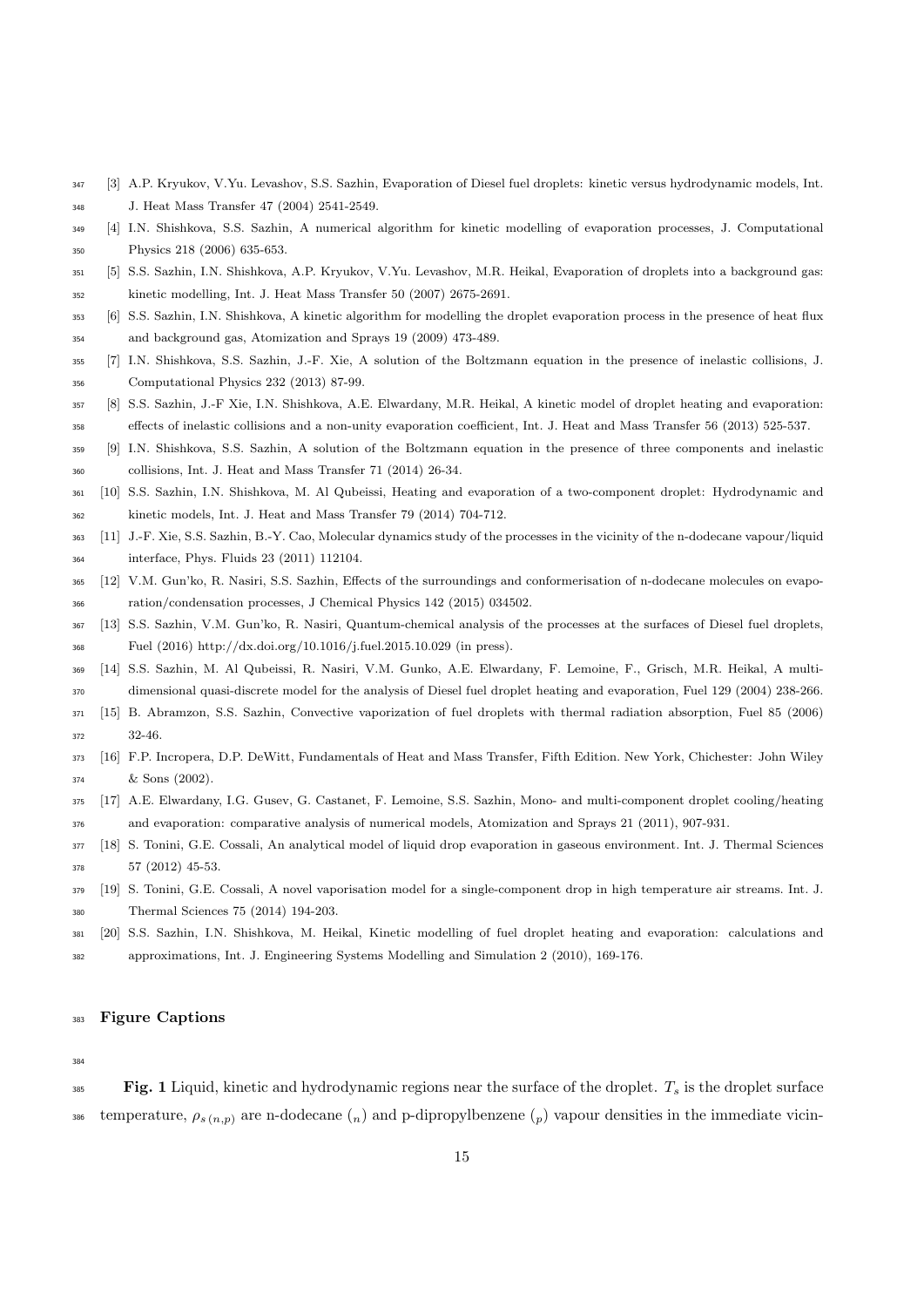387 ity of the droplet surface,  $T_{Rd}$  and  $\rho_{Rd (n,p)}$  are the temperature and n-dodecane  $\binom{n}{n}$  and p-dipropylbenzene  $\mathfrak{g}_{88}$  (p) vapour densities at the outer boundary of the kinetic region.

380

**Fig. 2** The plots of normalised mass fluxes  $\tilde{j} \equiv j/(\rho_0 \sqrt{R_v T_0})$  predicted by the kinetic (line 'k') and hy-391 drodynamic (lines 'h') models for a stationary n-dodecane droplet versus  $\alpha_\rho \equiv \rho_{Rd}/\rho_s$  (normalised vapour <sup>392</sup> density at the outer boundary of the kinetic region). Droplet surface and gas temperatures are assumed 393 equal to 600 K and 1000 K respectively. The values of  $\alpha_{\rho}$  inferred from iteration 2 and higher iterations are <sup>394</sup> indistinguishable.

395

**Fig. 3** The plots of normalised heat fluxes  $\tilde{q} \equiv q/(p_0\sqrt{R_vT_0})$  predicted by the kinetic (line 'k') and 397 hydrodynamic (lines 'h') models for a stationary n-dodecane droplet versus  $\alpha_T \equiv T_{Rd}/T_s$  (normalised tem-<sup>398</sup> perature at the outer boundary of the kinetic region). Droplet surface and gas temperatures are assumed <sup>399</sup> equal to 600 K and 1000 K respectively. The values of  $\alpha_T$  inferred from iteration 2 and higher iterations <sup>400</sup> are indistinguishable.

 $40<sup>1</sup>$ 

 $_{402}$  Fig. 4 The same as Fig. 2 but for a droplet moving with velocity 10 m/s. In this case there is a visible <sup>403</sup> difference between the results inferred from iteration 2 and iteration 50.

 $40<sup>4</sup>$ 

 $_{405}$  Fig. 5 The same as Fig. 3 but for a droplet moving with velocity 10 m/s. In this case there is a visible <sup>406</sup> difference between the results inferred from iteration 2 and iteration 50.

407

408 Fig. 6 The plots of  $\alpha_\rho$  versus  $T_s$  for a stationary n-dodecane droplet immersed in gas (air) at temperature 409 equal to 800 K. The values of  $\alpha_{\rho}$  inferred from iteration 2 and higher iterations are indistinguishable. 410

 $\text{Fig. 7}$  The plots of  $\alpha_T$  versus  $T_s$  for a stationary n-dodecane droplet immersed in gas (air) at tempera-412 ture equal to 800 K. The values of  $\alpha_T$  inferred from iteration 2 and higher iterations are indistinguishable. 413

414 Fig. 8 The plots of  $\alpha_{\rho}$  versus  $T_s$  for a stationary n-dodecane droplet immersed in gas (air) at temperature 415 equal to 1000 K. The values of  $\alpha_{\rho}$  inferred from iteration 2 and higher iterations are indistinguishable.

416

 $\text{Fig. 9}$  The plots of  $\alpha_T$  versus  $T_s$  for a stationary n-dodecane droplet immersed in gas (air) at tempera-418 ture equal to 1000 K. The values of  $\alpha_T$  inferred from iteration 2 and higher iterations are indistinguishable. 419

<sup>420</sup> Fig. 10

<sup>421</sup> The plots of  $\alpha_{\rho}$  versus  $T_s$  for a n-dodecane droplet moving with velocity 10 m/s in gas (air) at temper-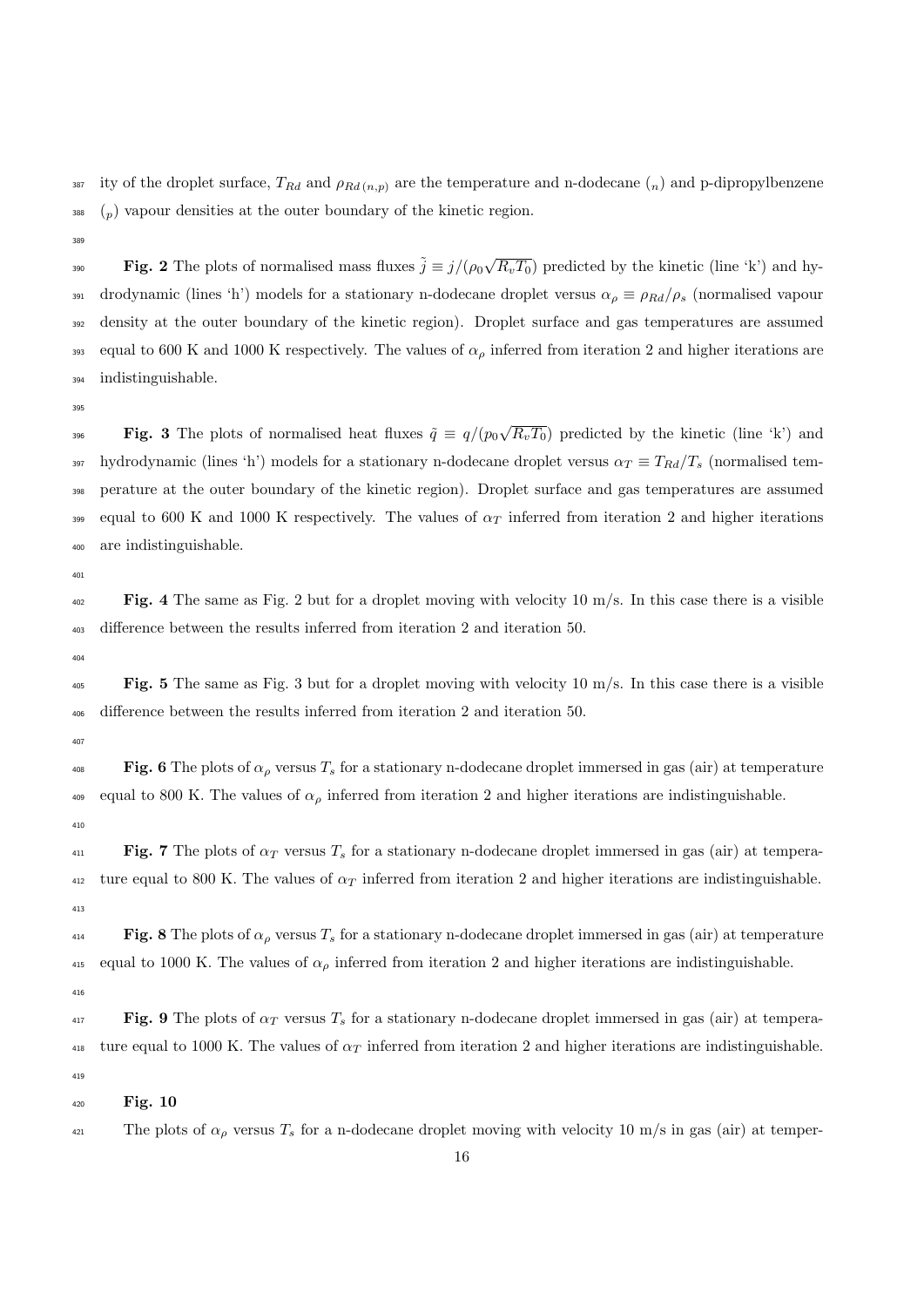ature equal to 1000 K.

 $\mathbf{Fig. 11}$  The plots of  $\alpha_T$  versus  $T_s$  for a n-dodecane droplet moving with velocity 10 m/s in gas (air) at temperature equal to 1000 K.

427 Fig. 12 The plots of  $\alpha_\rho$  versus  $T_s$  for a stationary n-dodecane droplet immersed in gas (air) at tempera-<sup>428</sup> ture equal to 1200 K. The values of  $\alpha_{\rho}$  inferred from iteration 2 and higher iterations are indistinguishable. 

Fig. 13 The plots of  $\alpha_T$  versus  $T_s$  for a stationary n-dodecane droplet immersed in gas (air) at tempera-<sup>431</sup> ture equal to 1200 K. The values of  $\alpha_T$  inferred from iteration 2 and higher iterations are indistinguishable. 

433 Fig. 14 The plots of  $\alpha_{\rho n} \equiv \rho_{Rd(n)}/\rho_{s(n)}$  (normalised n-dodecane density) versus  $T_s$  for a stationary bi-component droplet (a mixture of 80% n-dodecane and 20% p-dipropylbenzene) immersed in gas (air) at <sup>435</sup> temperature equal to 1000 K. The values of  $\alpha_{\rho}$  inferred from iteration 2 and higher iterations are indistin-guishable.

**Fig. 15** The plots of  $\alpha_{\rho p} \equiv \rho_{Rd(p)}/\rho_{s(p)}$  (normalised p-dipropylbenzene density) versus  $T_s$  for a sta- tionary bi-component droplet (a mixture of 80% n-dodecane and 20% p-dipropylbenzene) immersed in gas 440 (air) at temperature equal to 1000 K. The values of  $\alpha_{\rho}$  inferred from iteration 2 and higher iterations are indistinguishable.

**443** Fig. 16 The plots of  $\alpha_T$  versus  $T_s$  for a stationary bi-component droplet (a mixture of 80% n-dodecane and 20% p-dipropylbenzene) immersed in gas (air) at temperature equal to 1000 K. The values of  $\alpha_{\rho}$  inferred from iteration 2 and higher iterations are indistinguishable.

447 Fig. 17 The plots of  $\alpha_{\rho n} \equiv \rho_{Rd(n)}/\rho_{s(n)}$  (normalised n-dodecane density) versus  $T_s$  for a bi-component droplet (a mixture of 80% n-dodecane and 20% p-dipropylbenzene) moving with velocity 10 m/s in gas (air) at temperature equal to 1000 K.

451 **Fig. 18** The plots of  $\alpha_{\rho p} \equiv \rho_{Rd (p)}/\rho_{s (p)}$  (normalised p-dipropylbenzene density) versus  $T_s$  for a bi- component droplet (a mixture of 80% n-dodecane and 20% p-dipropylbenzene) moving with velocity 10 m/s in gas (air) at temperature equal to 1000 K.

**Fig. 19** The plots of  $\alpha_T$  versus  $T_s$  for a bi-component droplet (a mixture of 80% n-dodecane and 20%) p-dipropylbenzene) moving with velocity 10 m/s in gas (air) at temperature equal to 1000 K.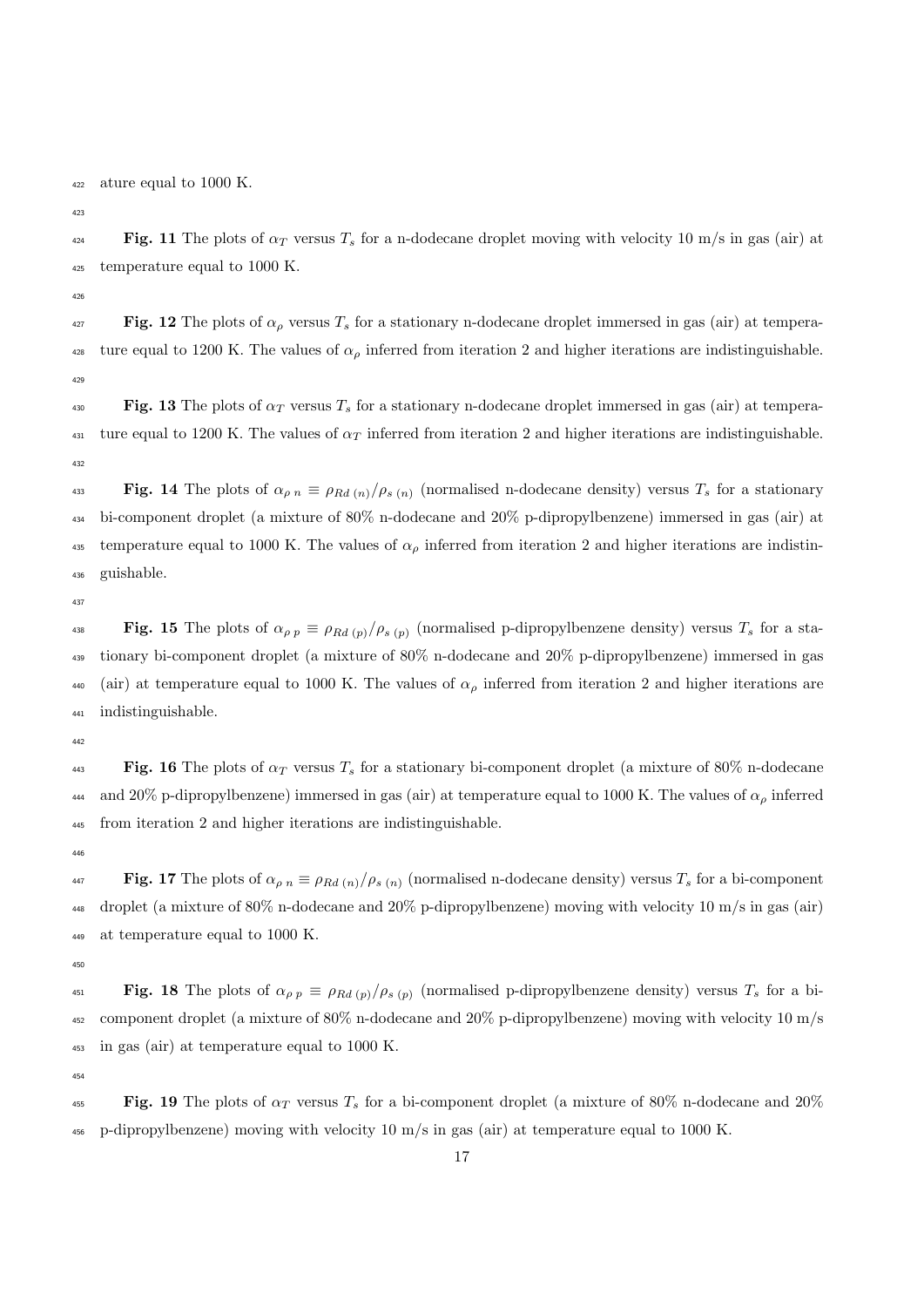- $Fig.$  20 The plots of  $R_d$  and  $T_s$  versus time, as predicted by the kinetic (solid) and hydrodynamic 459 (dashed) models for a stationary n-dodecane droplet with initial radius and temperature equal to 5  $\mu$ m and 300 K, respectively, immersed in a gas (air) at temperature 1000 K.
- 

 $F$ ig. 22 The same as Fig. 21, but for a droplet moving with velocity 10 m/s.

- 
- 

 Fig. 21 The same as Fig. 20, but for a stationary bi-component droplet (a mixture of 80% n-dodecane and 20% p-dipropylbenzene).

 $\text{Fig. 23}$  The same as Fig. 22, but for mass fractions of n-dodecane  $(Y_n)$  and p-dipropylbenzene  $(Y_p)$  at the surface of the droplet.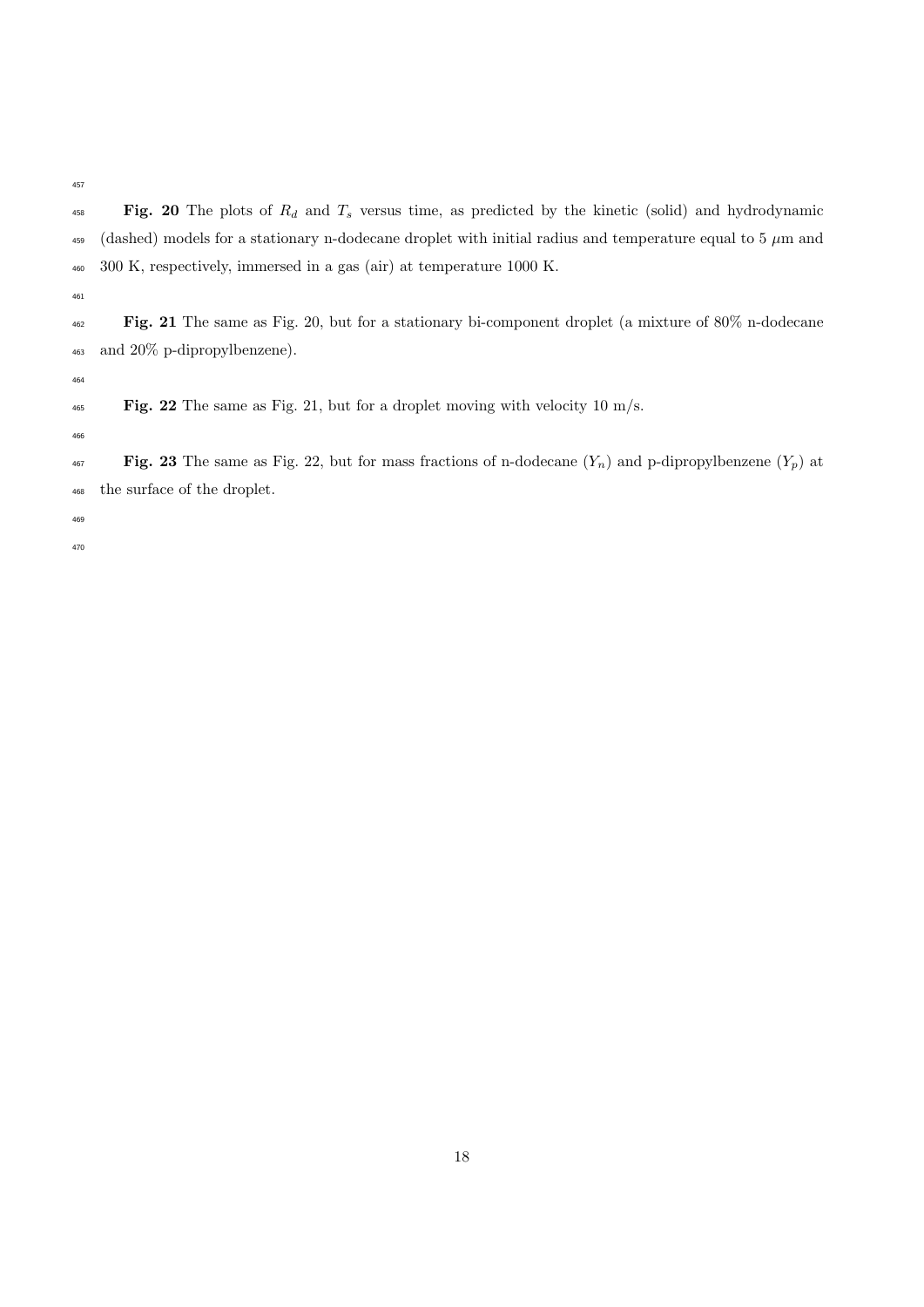#### <sup>471</sup> Appendix 1

## 472 Approximations of  $\alpha_{\rho}, \alpha_{\rho n}, \alpha_{\rho p}$  and  $\alpha_T$  versus  $T_s$  (iteration 50)

- <sup>473</sup> All approximations have been obtained for temperatures  $T_s$  in the range 300-650 K.
- 474

Figs. (6) and (7)  $(T_g = 800 \text{ K}$ , a stationary n-dodecane droplet):

$$
\alpha_{\rho} = 0.95127 + 6.6210710^{-4} T_s - 3.55461 10^{-6} T_s^2 + 9.36931 10^{-9} T_s^3 - 1.2005 10^{-11} T_s^4
$$

$$
+ 5.87685 10^{-15} T_s^5,
$$

$$
\alpha_T = 2.16074 - 0.01843 T_s + 1.24389 10^{-4} T_s^2 - 4.59688 10^{-7} T_s^3 + 1.00627 10^{-9} T_s^4
$$

$$
-1.30565 10^{-12} T_s^5 + 9.29602 10^{-16} T_s^6 - 2.80028 10^{-19} T_s^7.
$$

475

Figs. (8) and (9)  $(T_g = 1000 \text{ K}, \text{ a stationary n-dodecane droplet})$ :

$$
\alpha_{\rho} = 0.97924 + 3.38661 10^{-4} T_s - 2.10013 10^{-6} T_s^2 + 6.19675 10^{-9} T_s^3 - 0.864558 10^{-11} T_s^4
$$

$$
+ 4.47852 10^{-15} T_s^5,
$$

$$
\alpha_T = 3.09685 - 0.03312 T_s + 2.22137 10^{-4} T_s^2 - 8.15444 10^{-7} T_s^3 + 1.77164 10^{-9} T_s^4
$$

$$
- 2.27837 10^{-12} T_s^5 + 16.049 10^{-16} T_s^6 - 4.77199 10^{-19} T_s^7.
$$

476

Figs. (10) and (11)  $(T_g = 1000 \text{ K}, \text{ an n-dodecane droplet moving with relative velocity } 10 \text{ m/s})$ :

$$
\alpha_{\rho} = 1.37063 - 0.00428 T_s + 1.88185 10^{-5} T_s^2 - 3.89817 10^{-8} T_s^3 + 3.7469 10^{-11} T_s^4
$$

$$
-1.34491 10^{-14} T_s^5,
$$

$$
\alpha_T = 4.74618 - 0.05942 T_s + 4.02544 10^{-4} T_s^2 - 1.49552 10^{-6} T_s^3 + 3.2968 10^{-9} T_s^4
$$

$$
-4.31537 10^{-12} T_s^5 + 3.1035 10^{-15} T_s^6 - 9.44769 10^{-19} T_s^7.
$$

477

Figs. (12) and (13)  $(T_g = 1200 \text{ K}$ , a stationary n-dodecane droplet):

$$
\alpha_{\rho} = 1.02633 - 2.13871 10^{-4} T_s + 4.31389 10^{-7} T_s^2 + 5.43478 10^{-10} T_s^3 - 2.48699 10^{-12} T_s^4
$$

$$
+ 1.84009 10^{-15} T_s^5,
$$

$$
\alpha_T = 3.60953 - 0.04105 T_s + 2.74138 10^{-4} T_s^2 - 1.00118 10^{-6} T_s^3 + 2.16179 10^{-9} T_s^4
$$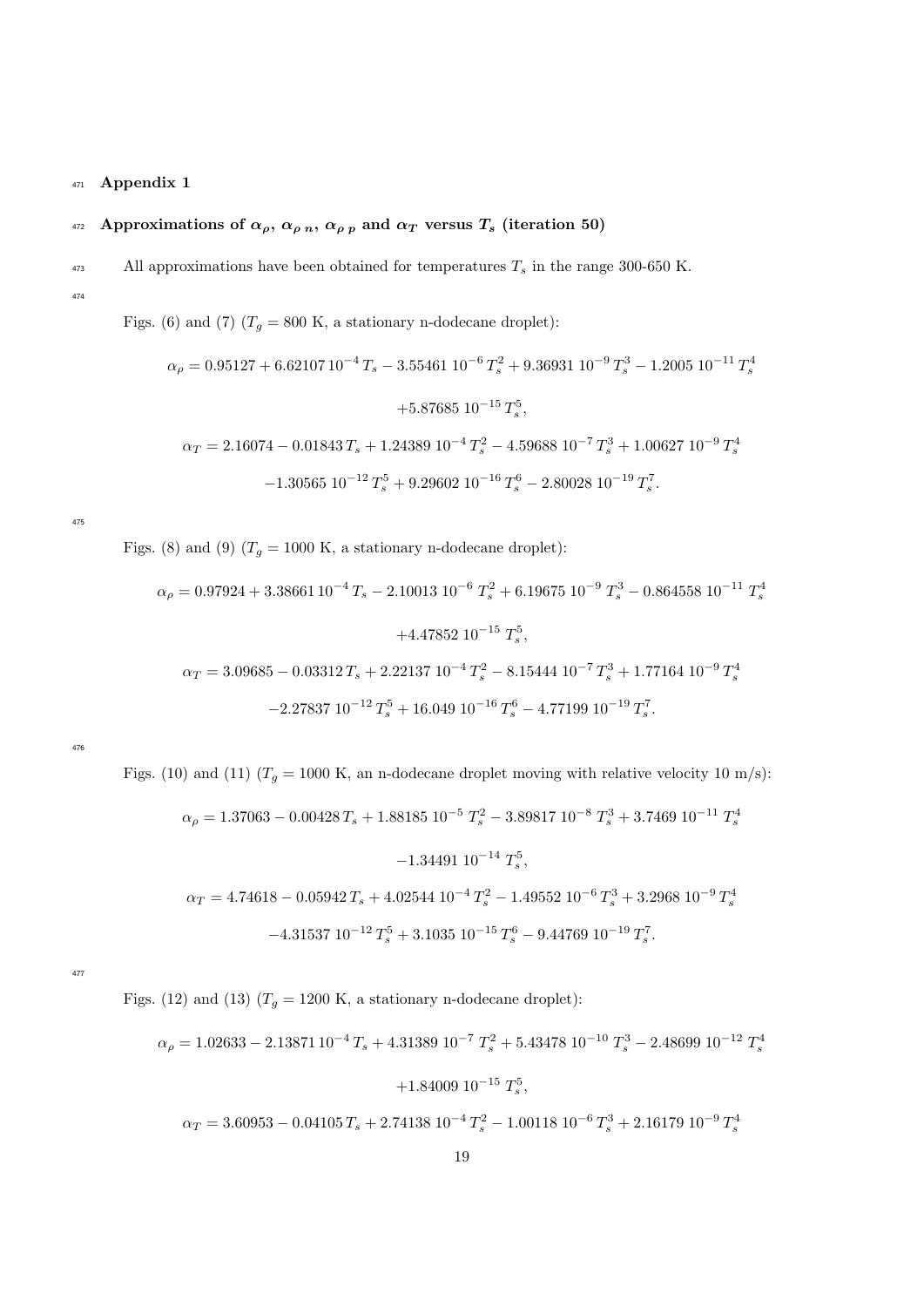$$
-2.75897\ 10^{-12}\ T_s^5 + 1.92458\ 10^{-15}\ T_s^6 - 5.65003\ 10^{-19}\ T_s^7.
$$

478

Figs. (14), (15) and (16) ( $T_g = 1000$  K, a stationary bi-component (a mixture of 80% n-dodecane and 20% p-dipropylbenzene) droplet):

$$
\alpha_{\rho n} = 0.84400 + 0.00193 T_s - 9.46424 \, 10^{-6} T_s^2 + 2.29404 \, 10^{-8} T_s^3 - 2.736 \, 10^{-11} T_s^4
$$

$$
+ 1.27255 \, 10^{-14} T_s^5,
$$

$$
\alpha_{\rho p} = 0.95587 + 5.37126 \, 10^{-4} T_s - 2.58165 \, 10^{-6} T_s^2 + 6.11316 \, 10^{-9} T_s^3 - 7.10412 \, 10^{-12} T_s^4
$$

$$
+ 3.21354 \, 10^{-15} T_s^5,
$$

$$
\alpha_T = 2.62683 - 0.0219 T_s + 1.21723 \, 10^{-4} T_s^2 - 3.55272 \, 10^{-7} T_s^3 + 5.75889 \, 10^{-10} T_s^4
$$

$$
-4.92827 \, 10^{-13} T_s^5 + 1.74267 \, 10^{-16} T_s^6.
$$

479

Figs. (17), (18) and (19) ( $T_g$  = 1000 K, a bi-component (a mixture of 80% n-dodecane and 20% pdipropylbenzene) droplet moving with relative velocity 10 m/s):

$$
\alpha_{\rho n} = 0.96092 + 6.31887 \ 10^{-4} \, T_s - 4.26513 \ 10^{-6} \, T_s^2 + 1.42574 \ 10^{-8} \, T_s^3 - 2.27105 \ 10^{-11} \, T_s^4
$$

$$
+ 1.3282 \ 10^{-14} \, T_s^5,
$$

$$
\alpha_{\rho p} = 0.93763 + 7.74252 \ 10^{-4} \, T_s - 3.86981 \ 10^{-6} \, T_s^2 + 9.71485 \ 10^{-9} \, T_s^3 - 1.21398 \ 10^{-11} \, T_s^4
$$

$$
+ 5.90554 \ 10^{-15} \, T_s^5,
$$

$$
\alpha_T = 5.8157 - 0.06441 \, T_s + 3.55615 \ 10^{-4} \, T_s^2 - 1.02948 \ 10^{-6} \, T_s^3 + 1.65178 \ 10^{-9} \, T_s^4
$$

$$
-1.39642 \ 10^{-12} \, T_s^5 + 4.86933 \ 10^{-16} \, T_s^6.
$$

480

<sup>481</sup> The accuracy of these approximations for  $\alpha_{\rho}$  and  $\alpha_{T}$  for stationary n-dodecane droplets immersed in gas <sup>482</sup> (air) at temperature 1000 K is illustrated in Figs. A1 and A2. The accuracy of the same approximations <sup>483</sup> but for a droplet moving with relative velocity 10 m/s is illustrated in Figs. A3 and A4.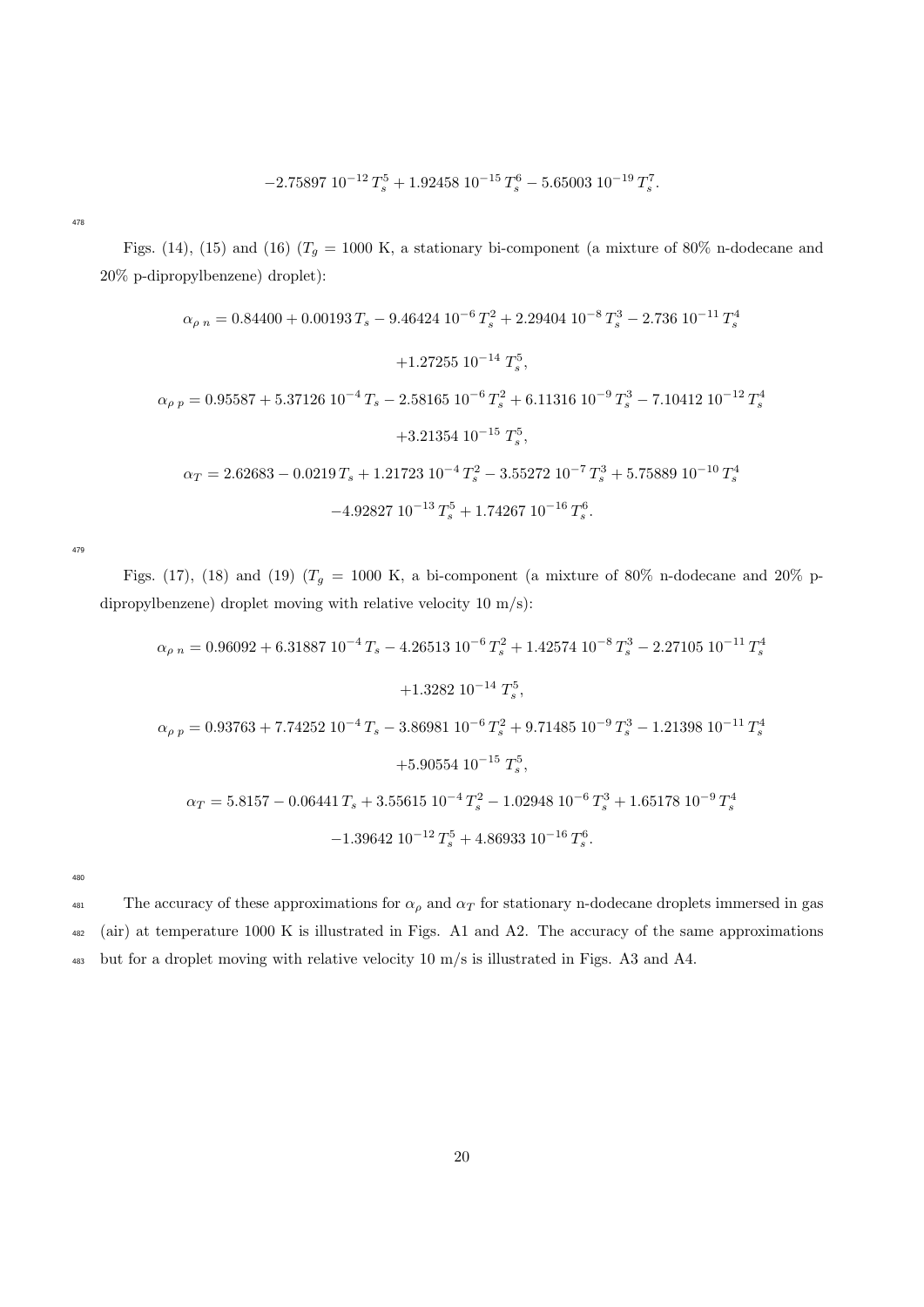

Fig.1.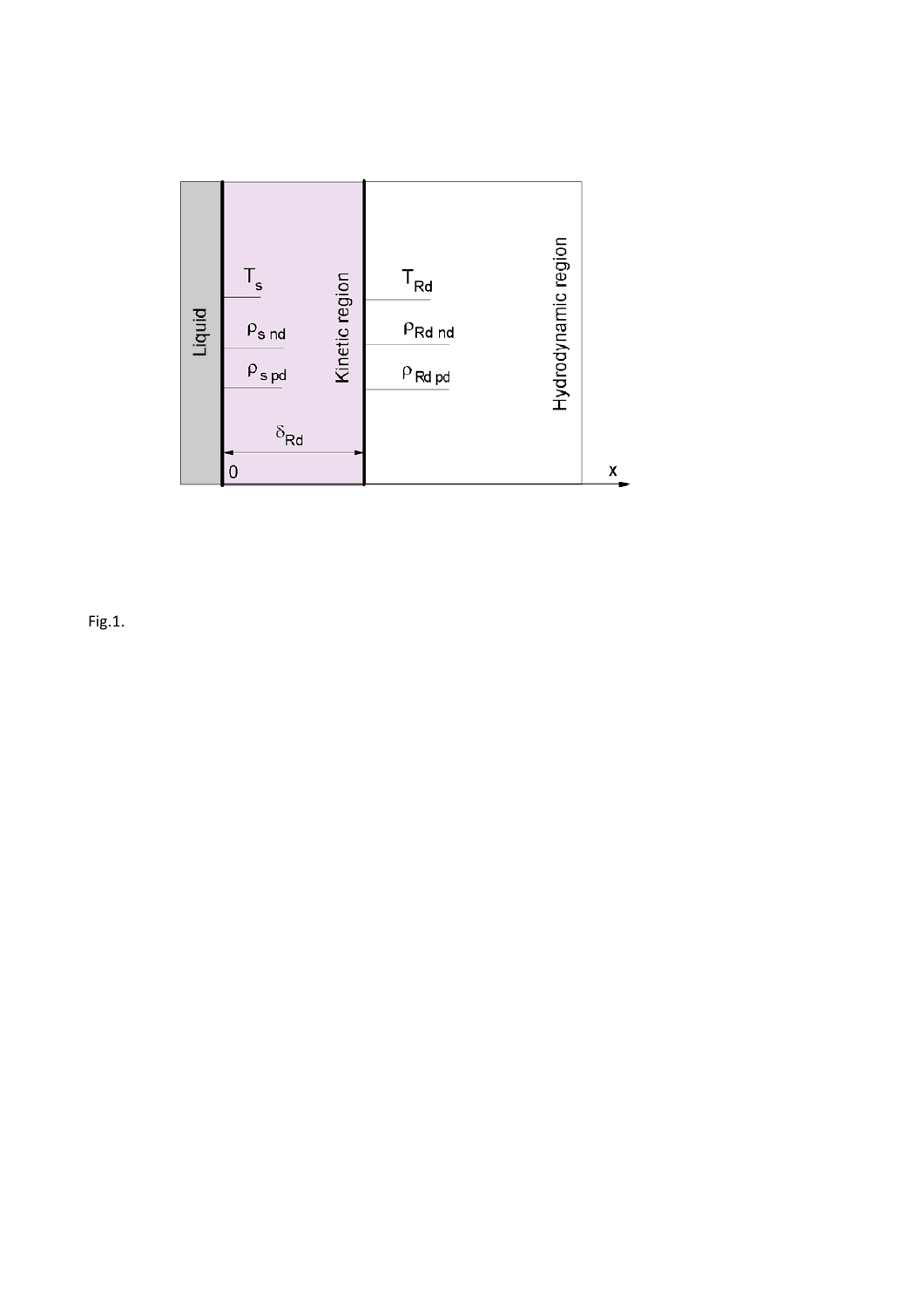

Fig.2.



Fig.3.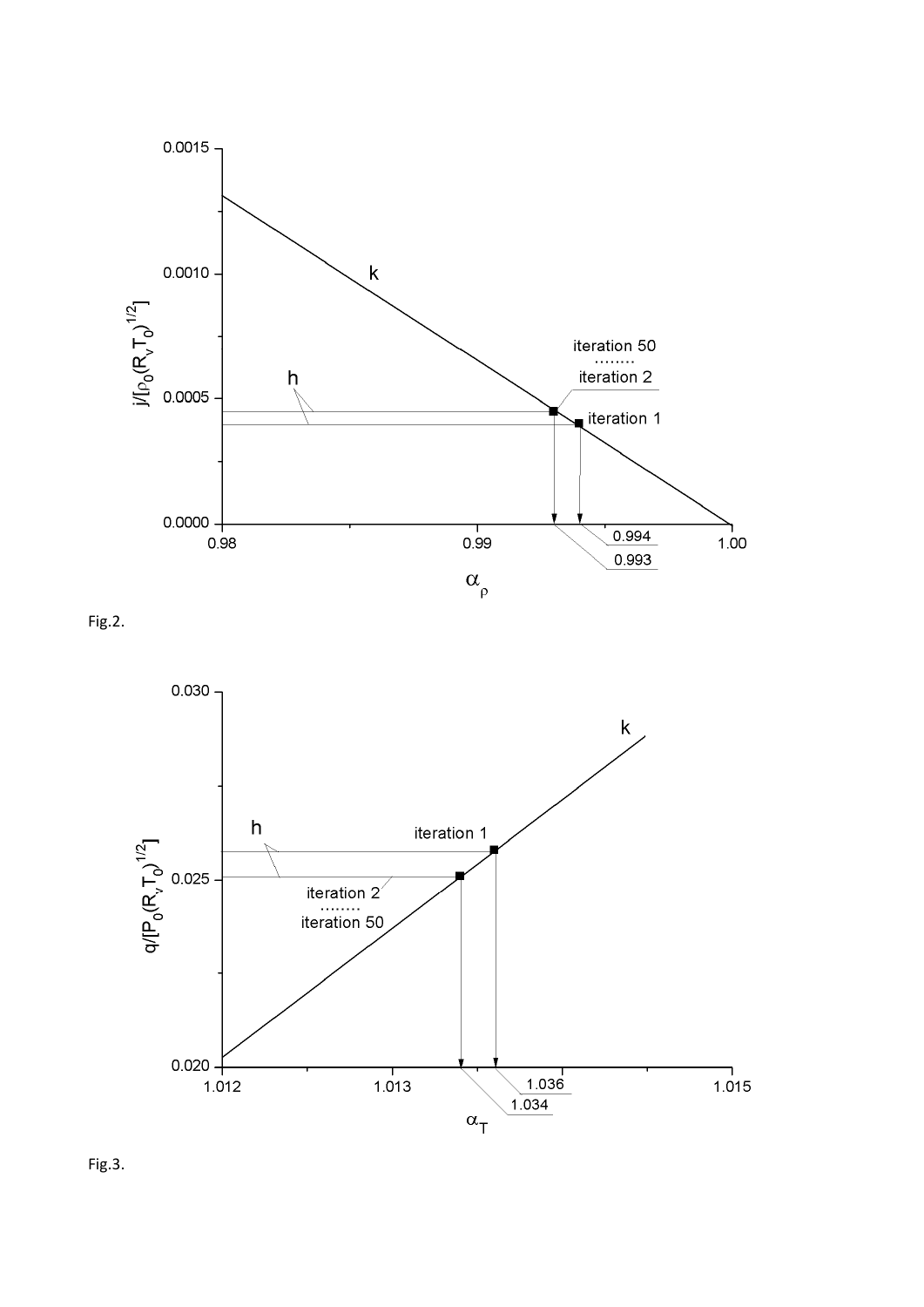

Fig.4.



Fig.5.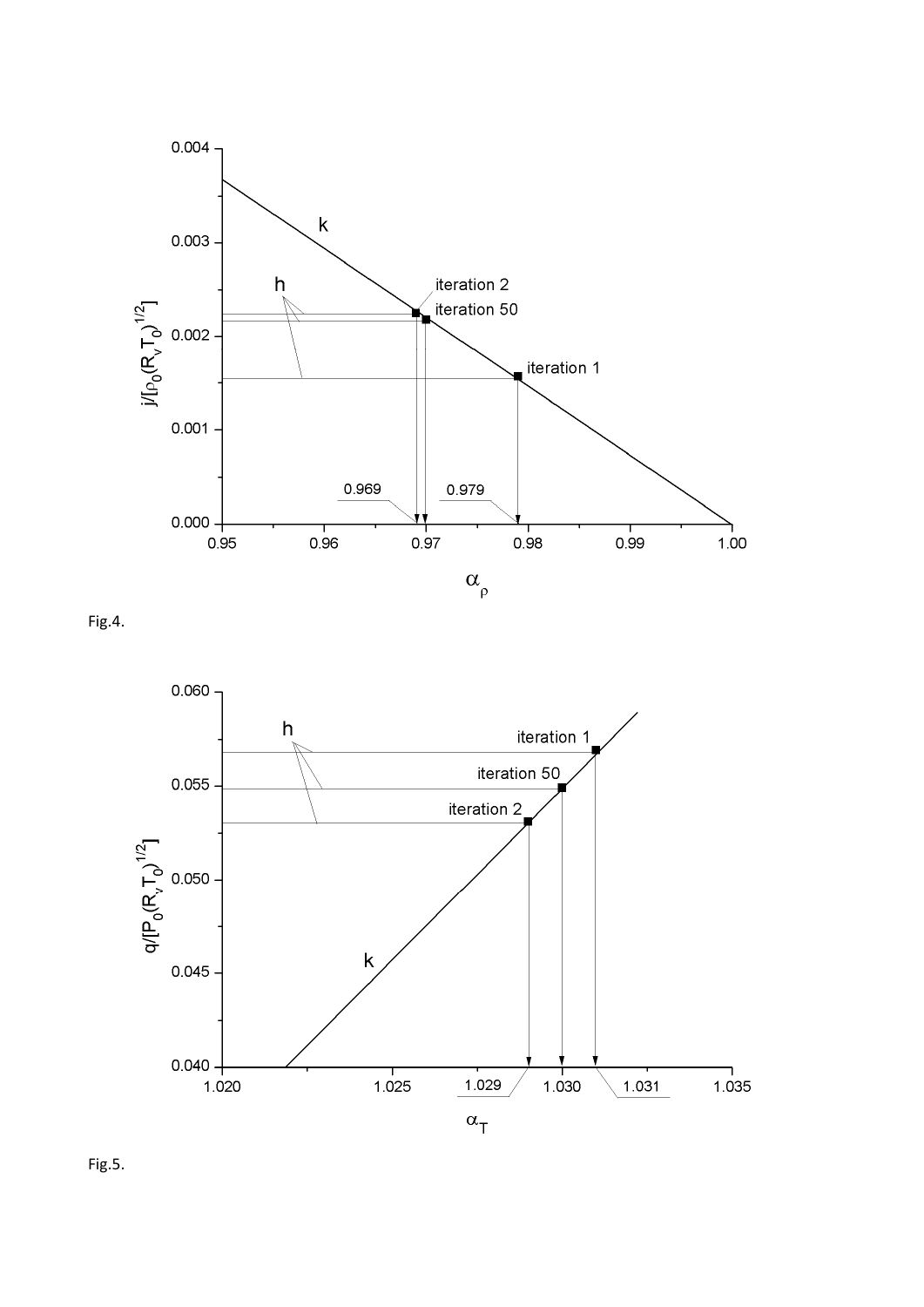



























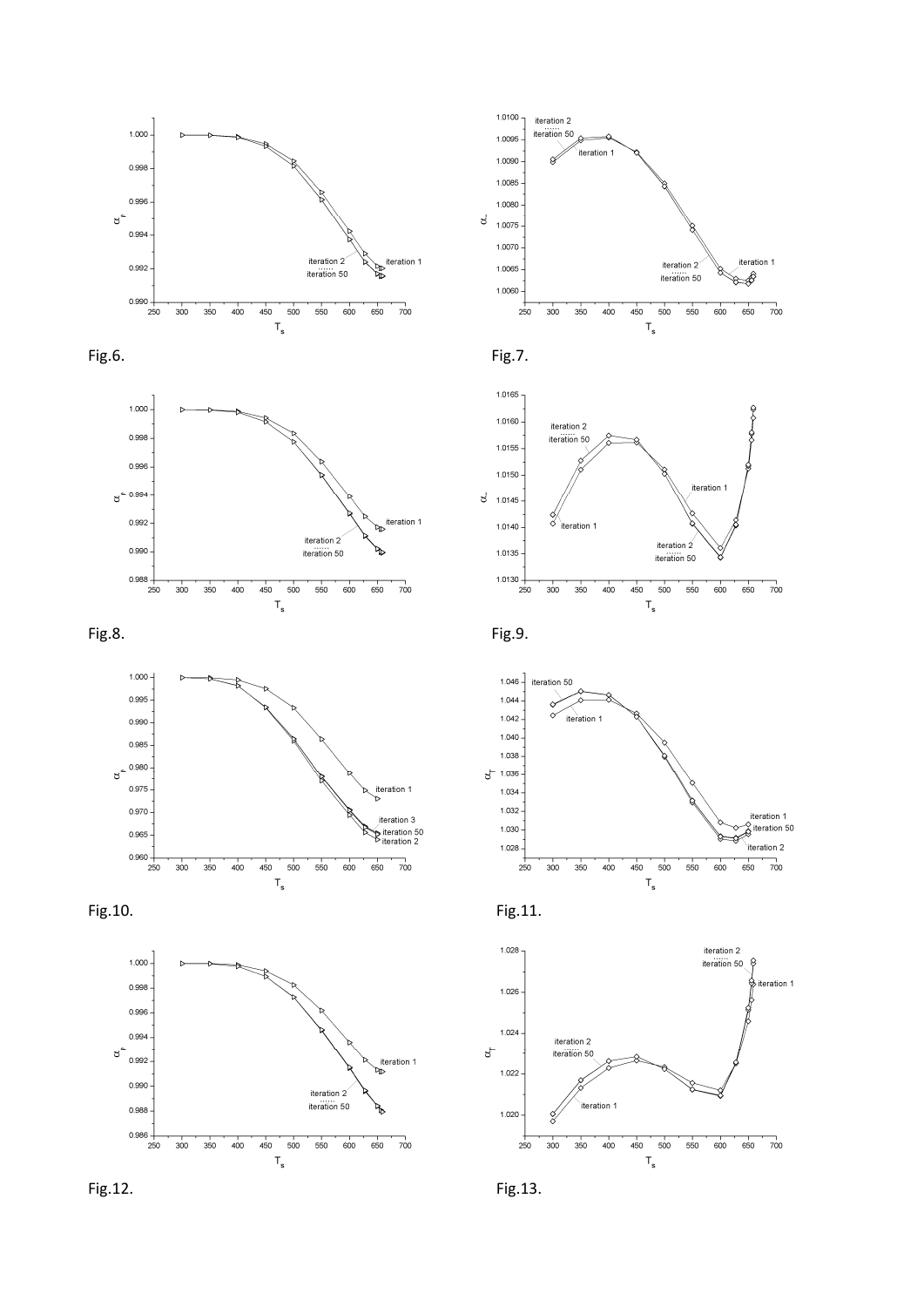

















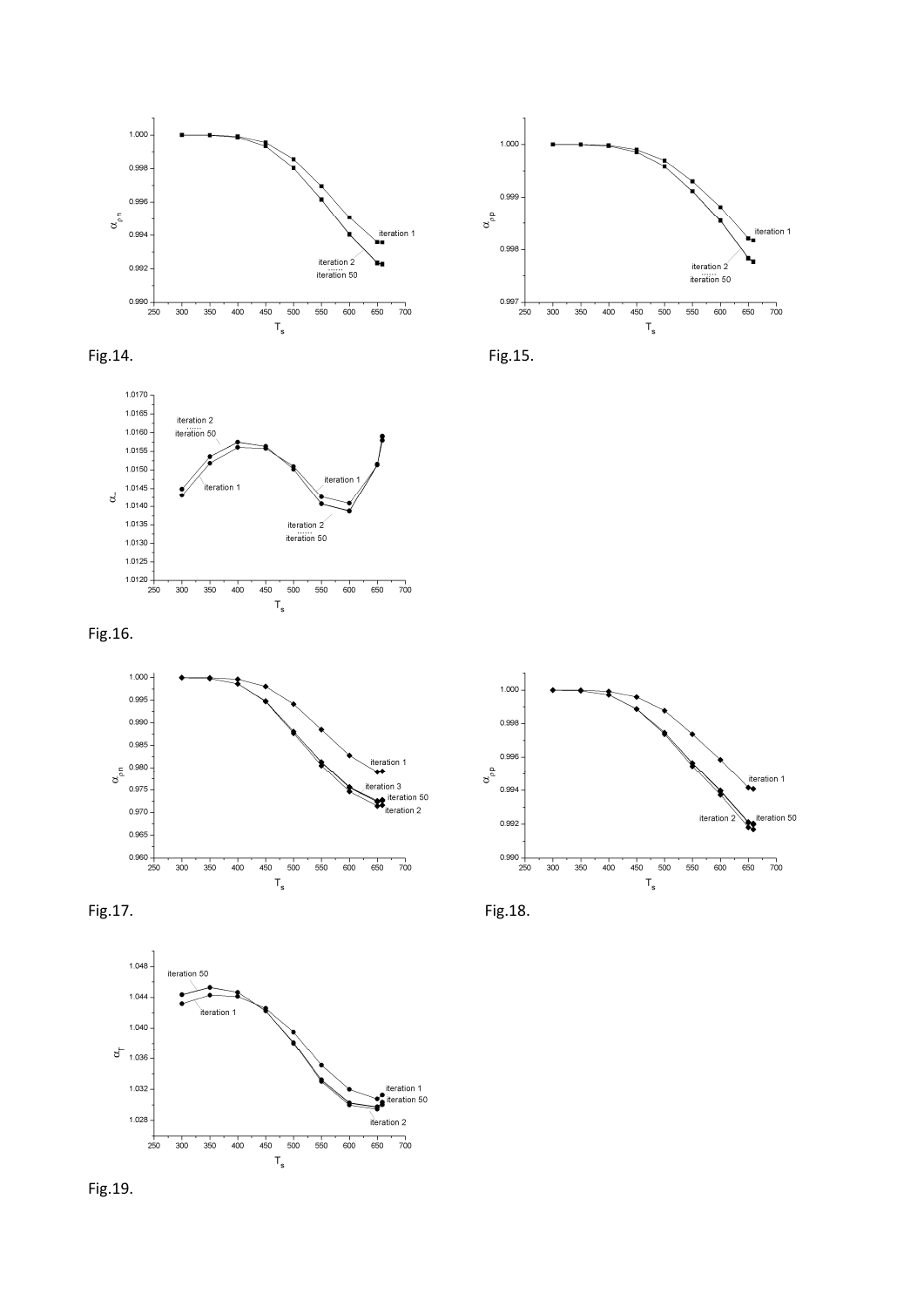

Fig.20.



Fig.21.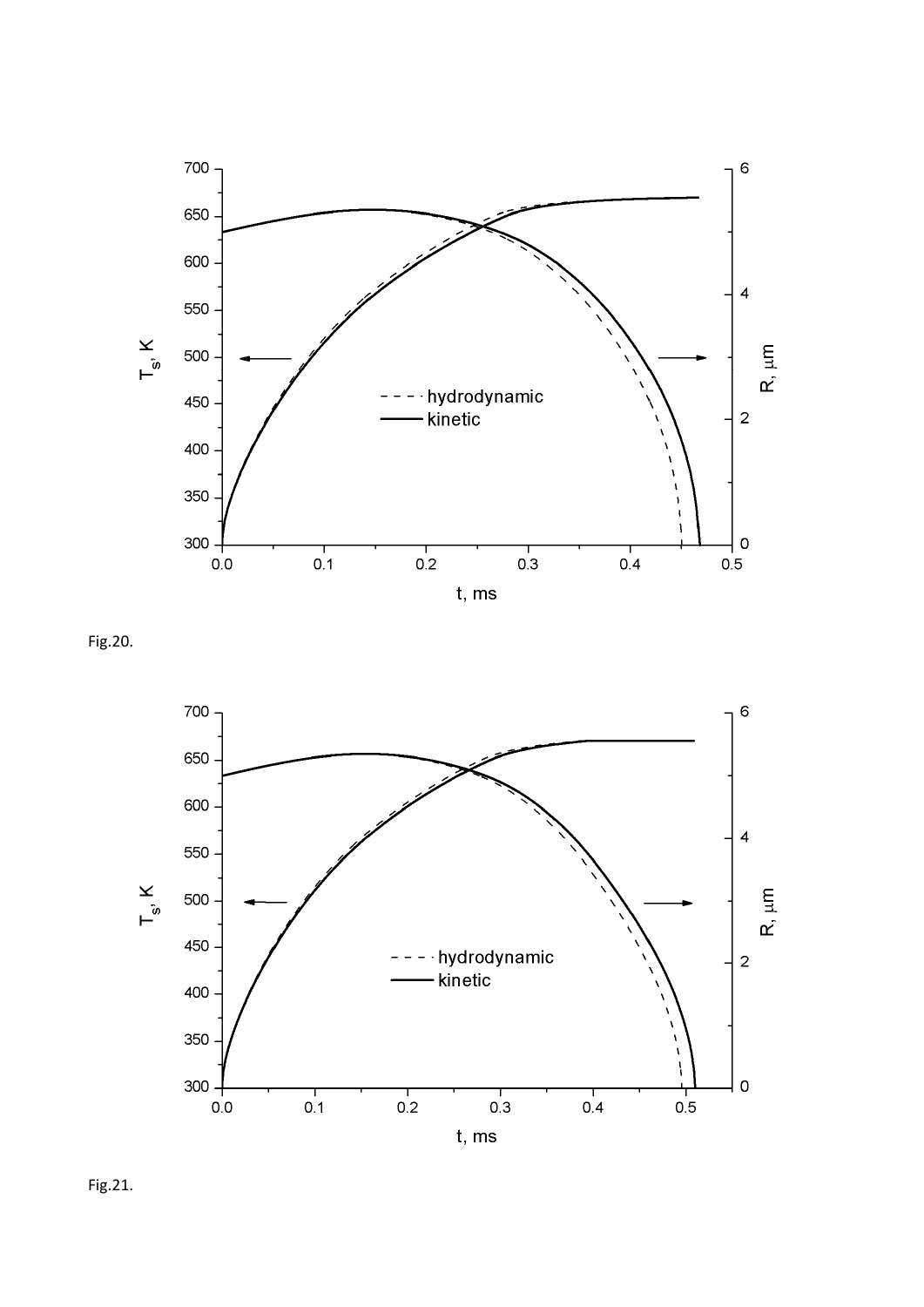

Fig.22.



Fig.23.